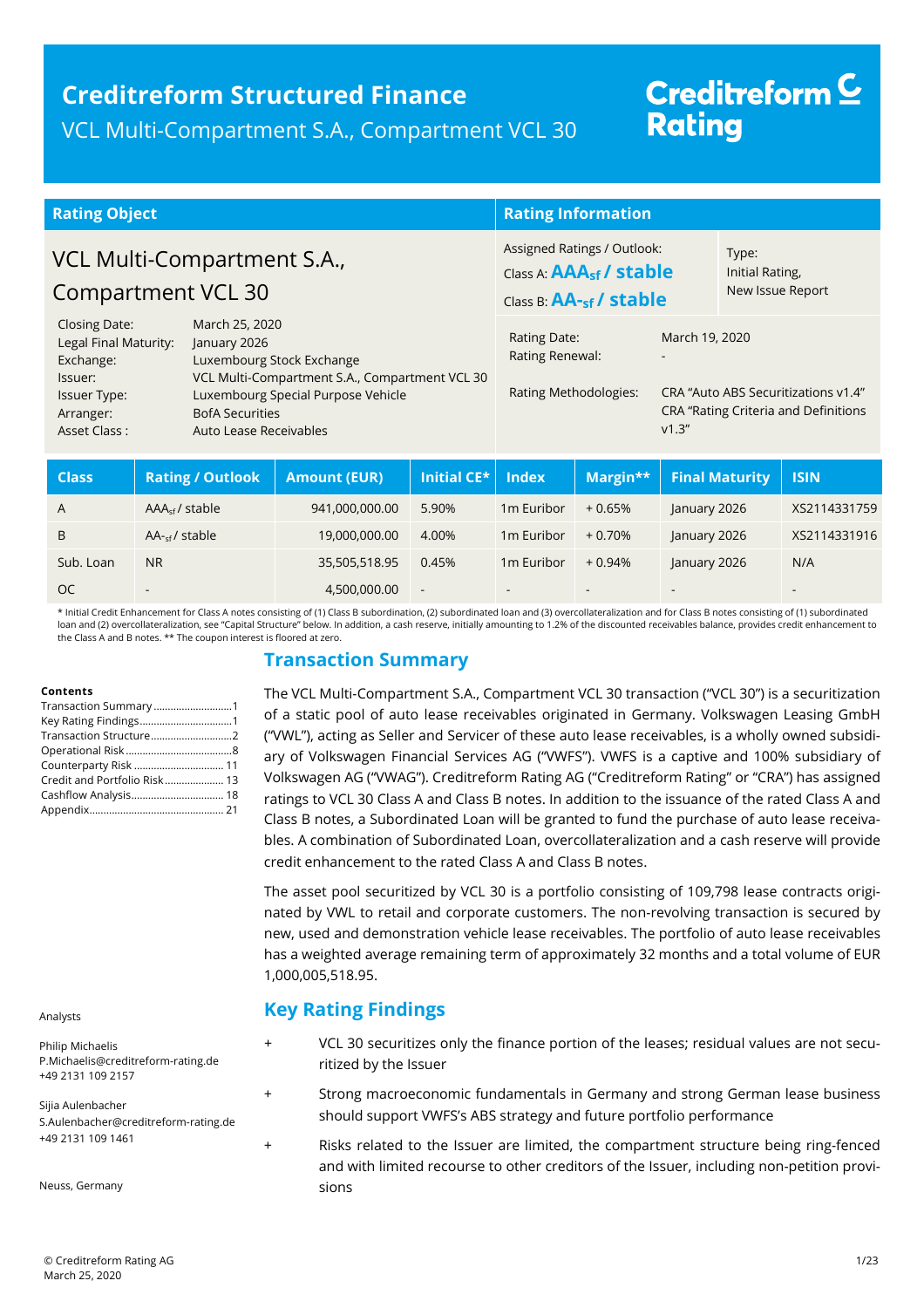- + Downgrade collateral and replacement provisions mitigate counterparty risk exposure w.r.t. the Swap Counterparty and Account Bank
- Legal documentation does not foresee a back-up servicer
- Potentially indirect negative impact of VWAG diesel emission manipulations on future (portfolio) recovery performance

## **Transaction Structure**

#### **Transaction Parties**

Table 1: Transaction Parties

| <b>Role</b>                                                              | <b>Name</b>                                                                                                                                            |  |  |
|--------------------------------------------------------------------------|--------------------------------------------------------------------------------------------------------------------------------------------------------|--|--|
| <b>Issuer and Purchaser</b>                                              | VCL Multi-Compartment S.A., acting for and on behalf of its Com-<br>partment VCL 30, Luxembourg                                                        |  |  |
| Seller and Servicer                                                      | Volkswagen Leasing GmbH, Braunschweig                                                                                                                  |  |  |
| <b>Security Trustee</b>                                                  | Intertrust Trustees GmbH, Frankfurt am Main                                                                                                            |  |  |
| Calculation Agent, Paying Agent &<br><b>Interest Determination Agent</b> | The Bank of New York Mellon, London Branch                                                                                                             |  |  |
| Registrar                                                                | The Bank of New York Mellon SA/NV, Luxembourg Branch                                                                                                   |  |  |
| Account Bank & Cash Administrator                                        | The Bank of New York Mellon, Frankfurt Branch                                                                                                          |  |  |
| Swap Counterparty                                                        | DZ BANK AG Deutsche Zentral-Genossenschaftsbank, Frankfurt<br>am Main                                                                                  |  |  |
| Subordinated Lender                                                      | Volkswagen Financial Services AG, Braunschweig                                                                                                         |  |  |
| Arranger                                                                 | <b>BofA Securities</b>                                                                                                                                 |  |  |
| Joint Lead Managers                                                      | BofA Securities; Landesbank Baden-Württemberg, Stuttgart;<br>UniCredit Bank AG, Munich                                                                 |  |  |
| <b>Managers</b>                                                          | DZ BANK AG Deutsche Zentral-Genossenschaftsbank, Frankfurt<br>am Main; ING Bank N.V., Amsterdam; Skandinaviska Enskilda<br>Banken AB (publ), Stockholm |  |  |
| Corporate Service Provider                                               | Circumference FS (Luxembourg) S.A., Luxembourg                                                                                                         |  |  |
| Data Protection Trustee                                                  | Data Custody Agent Services B.V., Amsterdam                                                                                                            |  |  |

#### **Issuer**

The Issuer, VCL Multi-Compartment, acting for and on behalf of its Compartment VCL 30, is a special purpose vehicle ("SPV") incorporated under the laws of Luxembourg. The company is registered with the Luxembourg Trade and Companies Register and has explicitly stated in its articles of incorporation to be governed by the Luxembourg securitization law. The Issuer is a securitization company with the sole purpose of entering into securitization transactions through separate compartments. Risks related to the Issuer are limited, the compartment structure being ring-fenced and with limited recourse to other creditors of the Issuer and including non-petition provisions. We regard the structure of the Issuer as being bankruptcy-remote. CRA conducted its rating assuming no adverse future change in Luxembourg securitization law.

The Issuer has entered into a receivables purchase agreement with the Seller to purchase lease receivables and create a portfolio of auto lease receivables. As of the closing date, VCL 30 will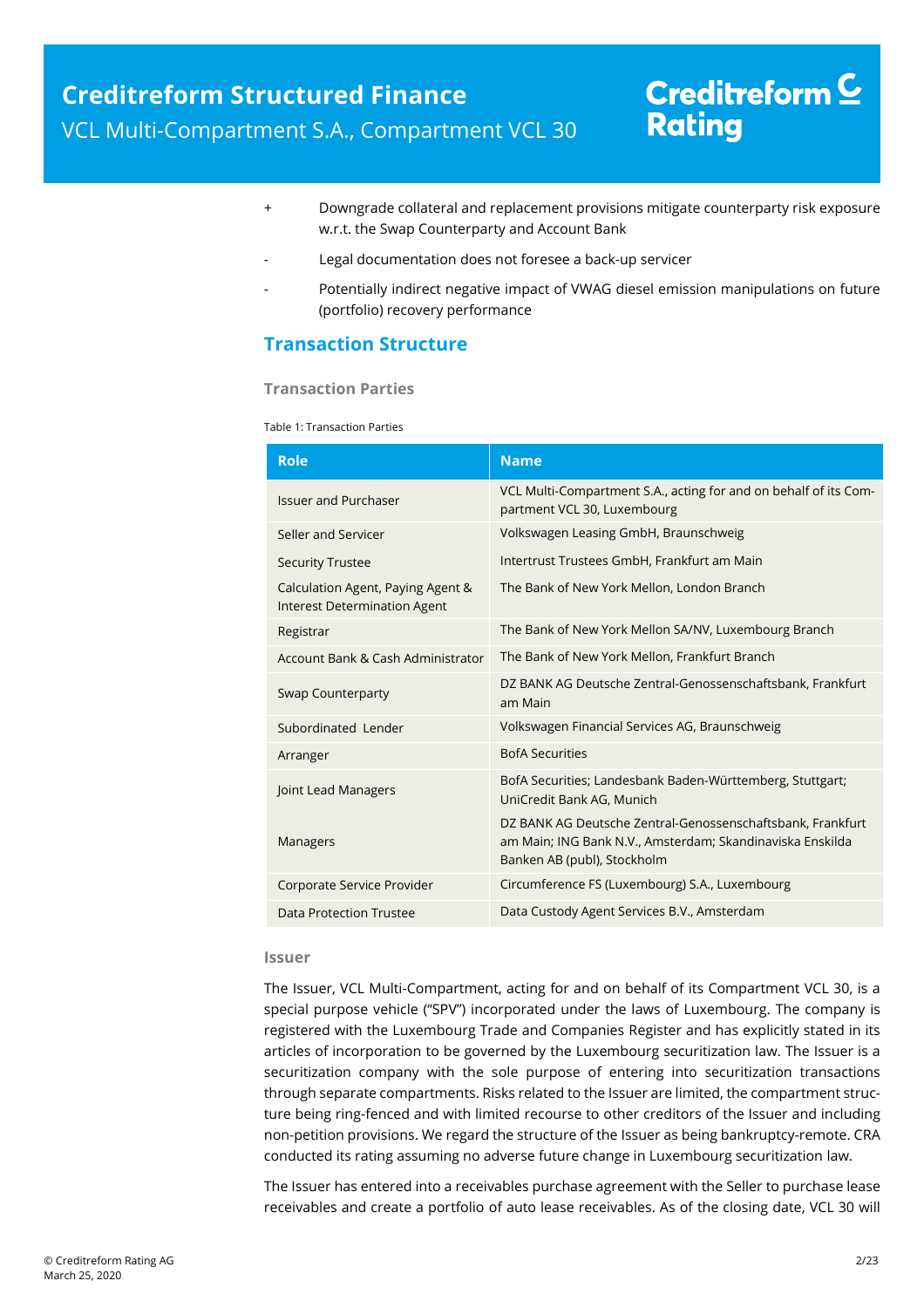acquire all rights and claims arising from the purchase of such receivables from the Seller authorized by VCL Master Security Trustee and VCL Master S.A., acting for and on behalf of its Compartment 1. The structure of the transaction is shown below (Figure 1):

Figure 1: Transaction Structure I Source: VWL



#### **Seller and Servicer**

VWL is a wholly owned subsidiary of VWFS and acts as Seller and Servicer of the lease financing contracts. VWAG is the parent company of VWFS, holding 100% of its shares and thus a controlling interest. VWAG´s non-bank-related financial division, as represented by VWFS, is a core business of the group with a significant contribution to group total earnings. CRA undertook an unsolicited rating of VWAG.

VWAG is currently facing legal and financial uncertainties resulting from the use of particular software in type EA 189 EU5 diesel engines. On September 18, 2015, the US Environmental Protection Agency (EPA) published a Notice of Violation alleging Volkswagen of having used certain software in diesel engines to circumvent emission standards under the Clean Air Act. According to a public announcement by VWAG, around 11 million vehicles worldwide might be affected. On December 16, 2015, Volkswagen announced that the presented technical measures have generally been approved by the German Federal Motor Transport Authority (KBA) with the consequence that the measures also apply to the EU-28 markets.

In its FY2019 report, VWAG recorded provisions of EUR 21.4bn, which increased by EUR 1.3bn, partly due to additional provisions in connection with the diesel issue, and identified six potential material consequences for its result of operations, financial position and net assets:

- Criminal and administrative proceedings all over the world (excluding USA/Canada)
- Product-related lawsuits worldwide (excluding USA/Canada)
- Lawsuits filed by investors worldwide (excluding USA/Canada)
- Proceedings in the USA/Canada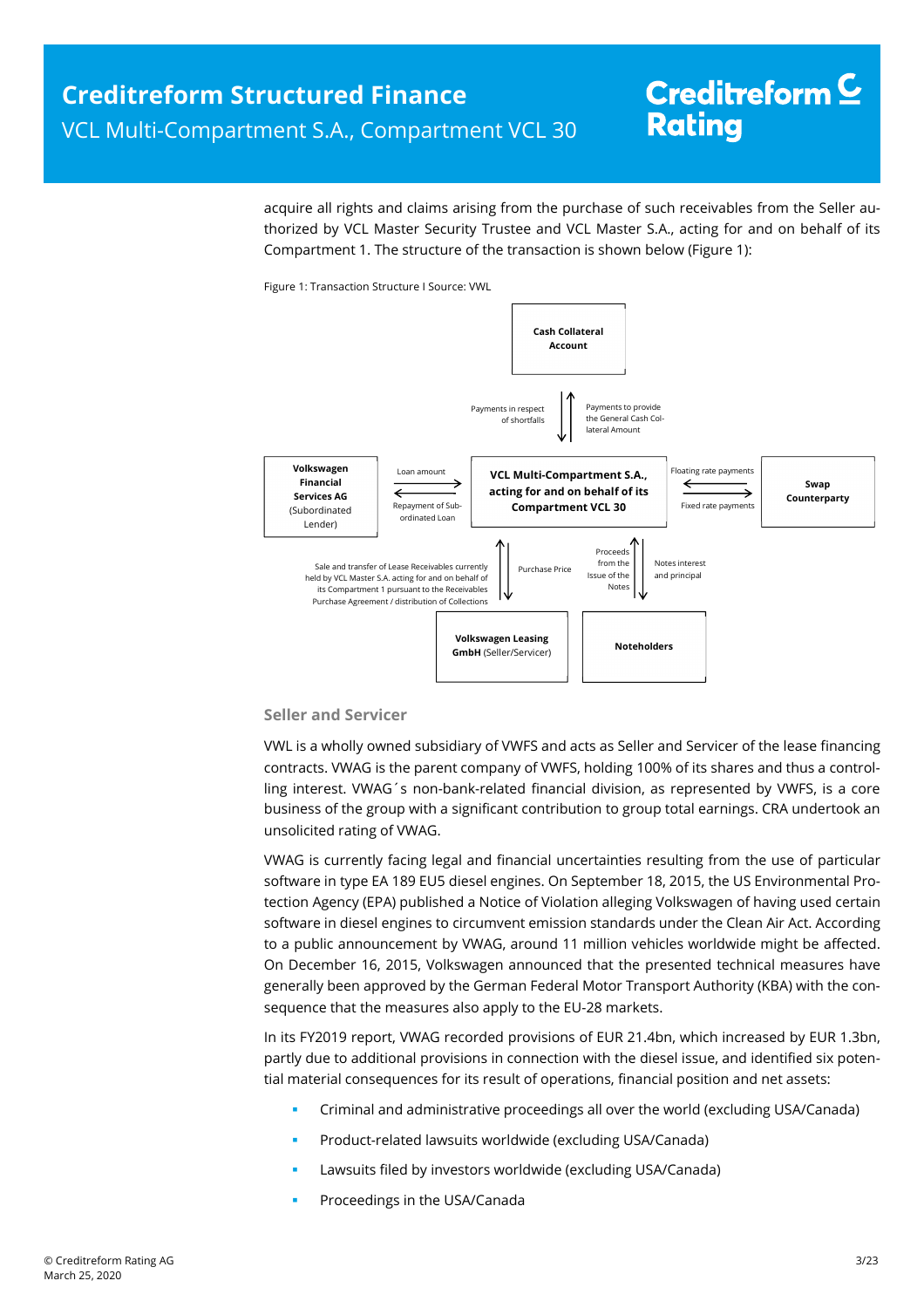- Additional proceedings
- Risk assessment regarding the diesel issue

In its FY2019 report, VWAG reported sales revenues of EUR 252.6bn (+7.1% YoY) and an operating profit of EUR 17.0bn up from EUR 13.9bn the prior year. Special items amounted to EUR 2.3bn. However, the Automotive Division's net cash flow improved to EUR 10.8bn from EUR - 0.3bn. For FY2020 VWAG expects the sales revenues to grow by approximately 4% YoY. But according to VWAG, continuing restrictions due to the coronavirus could adversely affect the results.

VWAG is in exchange of information with authorities to coordinate remedial actions. Although VWAG could conclude several settlement agreements in the United States and has reached several agreements with numerous authorities in other countries, VWAG is still exposed to various investigations as well as lawsuits in which authorities, investors and individuals have asserted claims against VWAG. The long-term implications of the manipulation of diesel emissions might include reputational damage, sale contractions, and negative financial impacts due to fines, costs of recall campaigns and higher financing costs. Creditreform Rating will closely monitor all future developments and implications for the transaction (also see "Volkswagen Manipulation of Diesel Emissions" below).

#### **True Sale**

CRA has undertaken a review of the transaction structure and verified the consistency with the legal documentation. In addition, we obtained legal opinions that the securitized lease contracts constitute legal valid, binding and enforceable agreements.

#### **Eligibility Criteria**

VWL as Seller warrants and guarantees, with respect to the purchased lease receivables, that the following eligibility criteria, among others, have been fulfilled at the cut-off date:

- Lease receivables are legally valid and binding agreements
- Lease contracts are denominated in EUR, assignable and require monthly payments
- Lessees are corporate entities with offices or private individuals with residences registered in Germany
- The status and enforceability of the lease receivables is not impaired due to warranty claims or any other rights
- Lease receivables may be disposed of free from rights of third parties
- The purchased lease receivables are free of defences, whether pre-emptory or otherwise for the agreed term of the lease contract as well as free of rights of third parties
- No purchased lease receivable was overdue; no lessee insolvencies have occurred
- Lessees are not affiliates of VW
- The lease contracts were not terminated and terminations are not pending
- Lease contracts must include substantially equal monthly payments to be made within 12-60 months from origination
- At least two instalments have been paid
- Single lessee concentration will not exceed 0.5% of the aggregate discounted receivables balance
- More than 95% of the leased vehicles belong to the VWAG brands VW, Audi, Seat, Skoda, VW Nutzfahrzeuge ("VW LCV")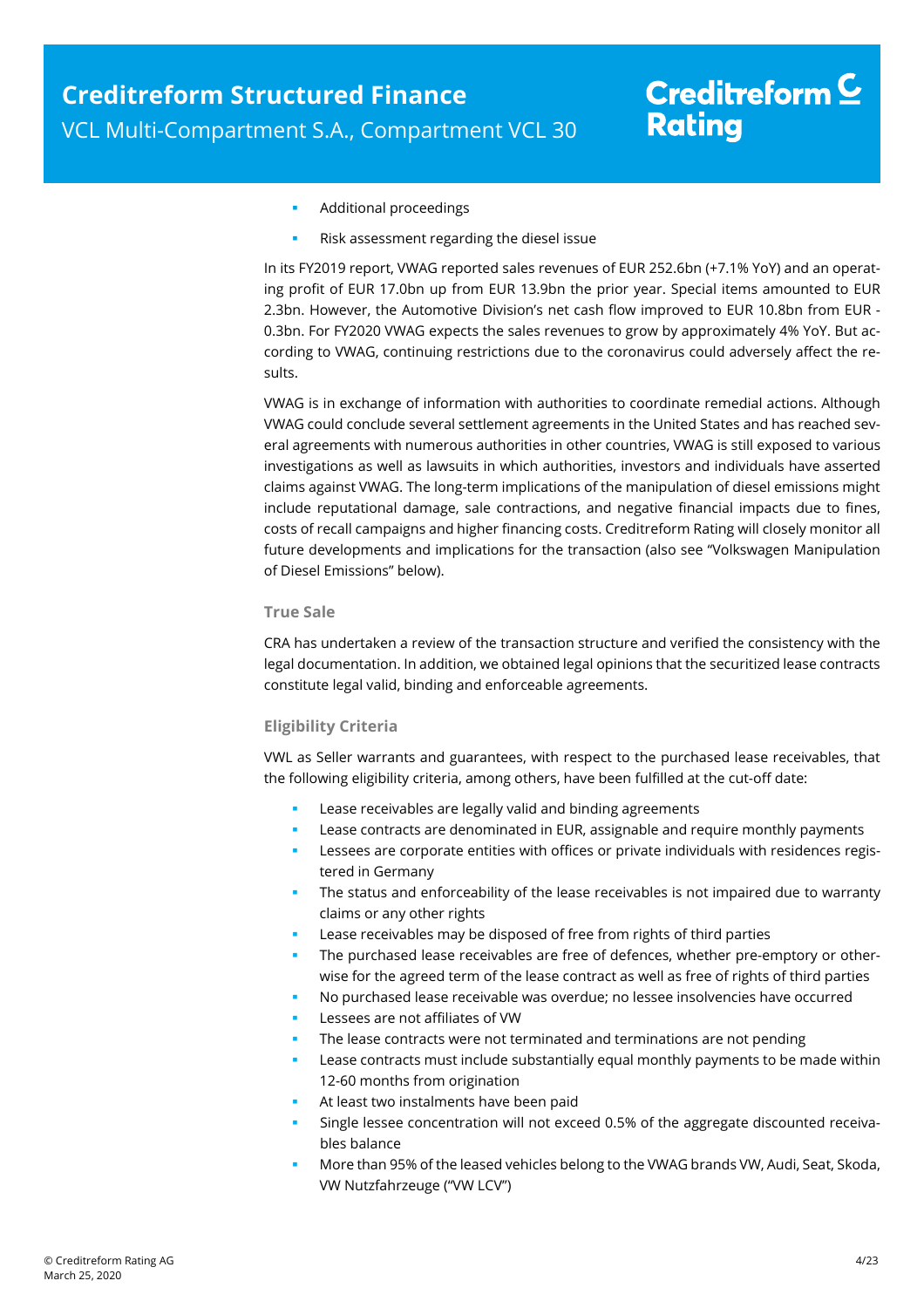- The pool of lease receivables does not represent a separately conducted business or business segment of the seller
- Lease receivables do not relate to lessees who VWL considers as unlikely to pay its obligations to VWL and/or who are past due more than 90 days on any material credit obligation to VWL
- Lease receivables do not relate to credit-impaired lessees or guarantors who
	- have been declared insolvent, or
	- had a court grant their creditors a final non-appealable right of enforcement or material damages as a result of a missed payment within three years prior to the date of origination, or
	- have undergone a debt-restructuring process with regard to their non-performing exposures within three years prior to the date of transfer of the Purchased Receivable to the Issuer, or
	- were, at the time of origination, where applicable, on a public credit registry of persons with adverse credit history or, where there is no such public credit registry, another credit registry that is available to VWL, or
	- have a credit assessment or a credit score indicating that the risk of contractually agreed payments not being made is significantly higher than for comparable receivables held by VWL which are not securitized.

Following a breach of eligibility criteria, VWL is obliged to cure and remedy such breach, replace or repurchase the receivables within the end of the monthly period which includes the  $60<sup>th</sup>$  day after VWL became aware or was notified of such breach at the fair value that any misrepresented receivable had prior to becoming aware of the misrepresentation.

#### **Capital Structure**

The discounted receivables balance is calculated using a discount rate equal to 5.7016% per annum. The discount rate is used to cover senior expenses and the servicing fee as well as the weighted average swap rate based on the notional amounts outstanding at each date. At the onset of the transaction, it is calculated as follows (Table 2):

#### Table 2: Discount Rate Composition

| <b>Parameters</b>              |        |
|--------------------------------|--------|
| Weighted average swap rate (%) | 0.1698 |
| Servicing fee (%)              | 1.0000 |
| Senior expenses (%)            | 0.0300 |
| Subtotal (%)                   | 1.1998 |
| Buffer release rate (%)        | 4.5018 |
| Discount Rate (%)              | 5.7016 |

A buffer release amount, calculated as the product of the buffer release rate and the future discounted receivables balance, is paid to the Seller as long as no insolvency event on the part of VWL has occurred. In the event of insolvency, the structure will additionally benefit from the buffer release rate.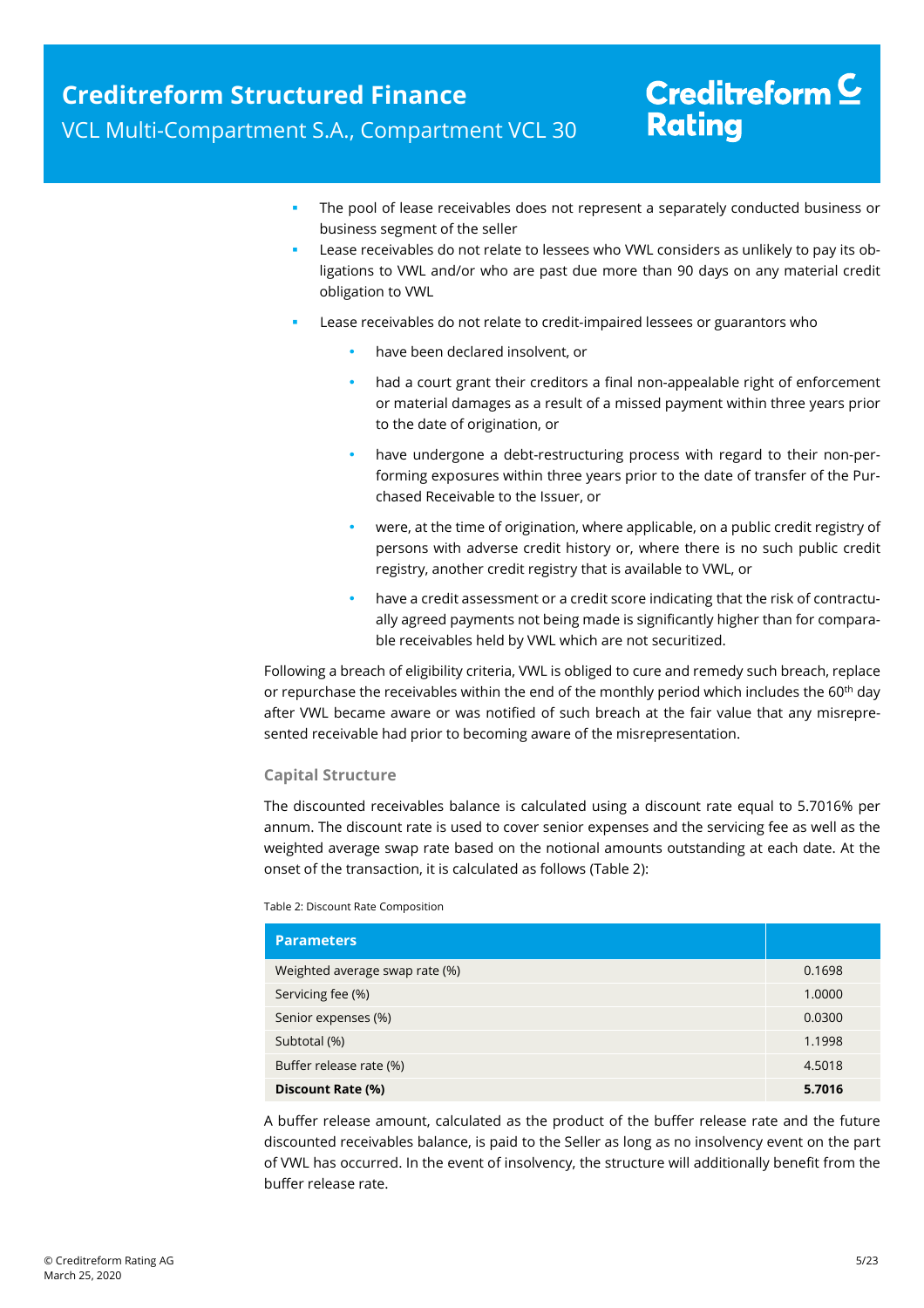The total balance sheet of the Issuer is shown in Table 3 and is composed as follows:

|  | Table 3: VCL 30 Balance Sheet |
|--|-------------------------------|
|--|-------------------------------|

| <b>Assets</b>                    | <b>Amount (EUR)</b> | <b>Liabilities</b>               | <b>Amount (EUR)</b> | <b>Size (%)</b> |
|----------------------------------|---------------------|----------------------------------|---------------------|-----------------|
| Receivables                      | 1,000,005,518.95    | Class A                          | 941,000,000.00      | 94.10           |
| Cash Reserve (CCA)               | 12,000,000.00       | Class B                          | 19,000,000.00       | 1.90            |
| <b>VWL Risk Reserve</b><br>(CCA) | 11,000,000.00       | Sub Loan                         | 35,505,518.95       | 3.55            |
|                                  |                     | PPD OC                           | 4,500,000.00        | 0.45            |
|                                  |                     | Cash Reserve (CCA)               | 12,000,000.00       | 1.20            |
|                                  |                     | <b>VWL Risk Reserve</b><br>(CCA) | 11,000,000.00       | 1.10            |
| Total                            | 1,023,005,518.95    |                                  | 1,023,005,518.95    | 102.30          |

The Class A notes represent 94.10% and Class B notes 1.90% of the discounted receivables balance. Credit enhancement to the notes is provided by a Subordinated Loan (3.55%), a purchase price discount for overcollateralization (0.45%), and a cash reserve, funded at 1.20% of the lease receivables balance.

#### **Interest Rate Swap**

To hedge the interest rate risk arising from a mismatch between fixed lease payments and floating-rate interest payments on Class A and Class B notes, the Issuer will enter into two swap agreements to receive floating rate payment (1m Euribor + 0.65% for Class A notes and 1m Euribor + 0.70% for Class B notes floored at zero) while paying the fixed leg of each swap. The fixed rates have been calculated to include the Class A or Class B margins; payments under the swaps are linked to the outstanding balance of the respective notes.

#### **Order of Priority and Triggers**

Monthly payments to transaction parties are calculated on the available distribution amount and will be distributed according to the priority of payments. The monthly amount available for distribution and the order of priority are shown below (Table 4, Table 5):

#### Table 4: Available Distribution Amount

|                | <b>Available Distribution Amount</b>                                                            |
|----------------|-------------------------------------------------------------------------------------------------|
| 1              | + Collections received or collected by the Servicer in relation to the preceding Monthly Period |
| $\mathcal{P}$  | + Issuer's portion of the recovery proceeds from the realisation / sale of leased vehicles      |
| 3              | + Payments from Cash Collateral Account                                                         |
| $\overline{4}$ | + Net swap receipts                                                                             |
| 5              | + Investment earnings from the Distribution Account                                             |
| 6              | + Repurchase price received from VWL pursuant to the Receivables Purchase Agreement             |
|                | - Buffer Release amount to be paid to the Servicer, provided that it is not insolvent           |
|                |                                                                                                 |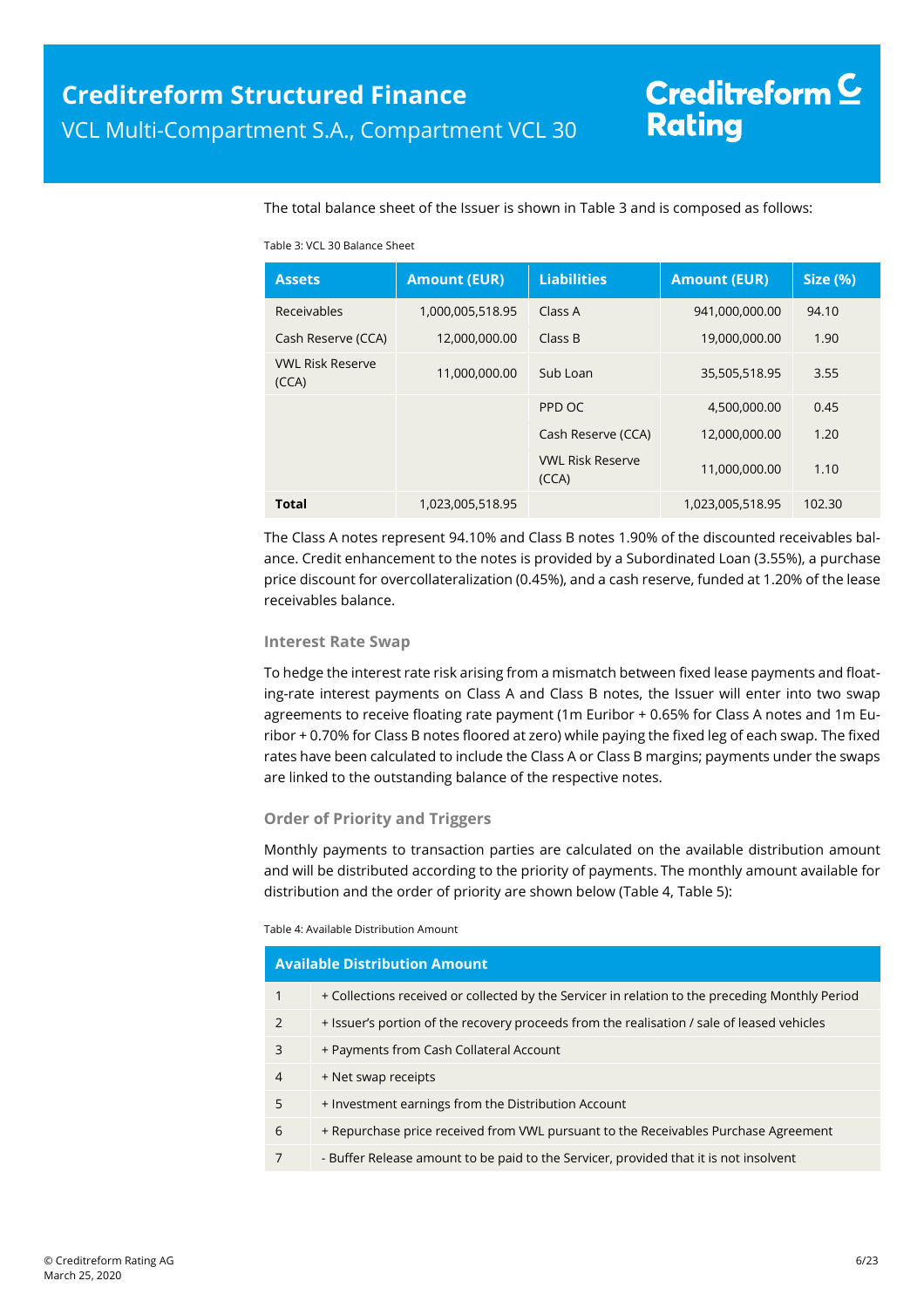# Creditreform  $\underline{\mathsf{C}}$ **Rating**

#### Table 5: Priority of Payments

|                | <b>Order of Priority</b>                                                                                                                           |
|----------------|----------------------------------------------------------------------------------------------------------------------------------------------------|
| 1              | Taxes, senior expenses and fees                                                                                                                    |
| $\overline{2}$ | Net swap payments, first, for the Class A notes, second, for the Class B notes (except termina-<br>tion payments for defaulting swap counterparty) |
| 3              | Interest payments on the Class A notes (accrued and unpaid)                                                                                        |
| 4              | Interest payments on the Class B notes (accrued and unpaid)                                                                                        |
| 5              | Payment to the Cash Collateral Account                                                                                                             |
| 6              | Payment to the Cash Collateral Account Ledgers (Increased German Trade Tax Risk Reserve<br>Amount + unused amount of the VWL Risk Reserve)         |
| 7              | Principal payment of the outstanding balance of the Class A notes, to the targeted Class A<br>notes balance                                        |
| 8              | Principal payment of the outstanding balance of the Class B notes, to the targeted Class B<br>notes balance                                        |
| 9              | Payments to the swap counterparties under the swap agreement (to the extent not paid under<br>item 2 above)                                        |
| 10             | Accrued and unpaid interest on the subordinated loan                                                                                               |
| 11             | Principal payment of the outstanding balance of the subordinated loan                                                                              |
| 12             | Payment of a final success fee                                                                                                                     |
|                |                                                                                                                                                    |

Interest payments of Class A notes rank senior to interest payments of Class B notes. The targeted note balances are calculated with respect to a target level of overcollateralization. The overcollateralization ("OC") level can be defined as the relative excess of the aggregate discounted receivables balance over the nominal amount of the Class A or Class B notes. Principal payments of Class A notes are granted sequential priority over those of Class B until the Class A target OC level has been reached ("sequential amortisation"). After this event, the Class B notes will be redeemed until the Class B target OC level has been reached while maintaining the Class A target OC level. Then, Class A and B notes will be redeemed on a pro-rata basis. The structure will switch to sequential amortisation of the notes again when the asset balance has amortised to 10% of the initial balance or after certain performance triggers have been breached.

Table 6: Performance triggers and target OC levels

| <b>Triggers</b>                                                                 | <b>Class A</b> | <b>Class B</b> |
|---------------------------------------------------------------------------------|----------------|----------------|
| Initial OC level (%)                                                            | 5.90           | 4.00           |
| Target OC, if no CE increase condition is in effect (%)                         | 12.25          | 7.50           |
| Target OC after the level 1 trigger breached (%)                                | 14.00          | 8.25           |
| Target OC after the level 2 trigger breached (%) / asset<br>balance $\leq 10\%$ | 100.00         | 100.00         |

Should the cumulative net loss ratio exceed certain threshold values, target OC levels will be increased. A "Level 1 Credit Enhancement Increase Condition" will be triggered if cumulative net losses exceed 0.50% before (and including) the payment date in June 2021, or 1.15% after the payment date in June 2021 until (and including) the payment date in March 2022 (see Table 6). This results in a switch to sequential amortisation until the new Class A target OC level has been

Transaction benefits from OC and uses performance triggers to switch to sequential amortisation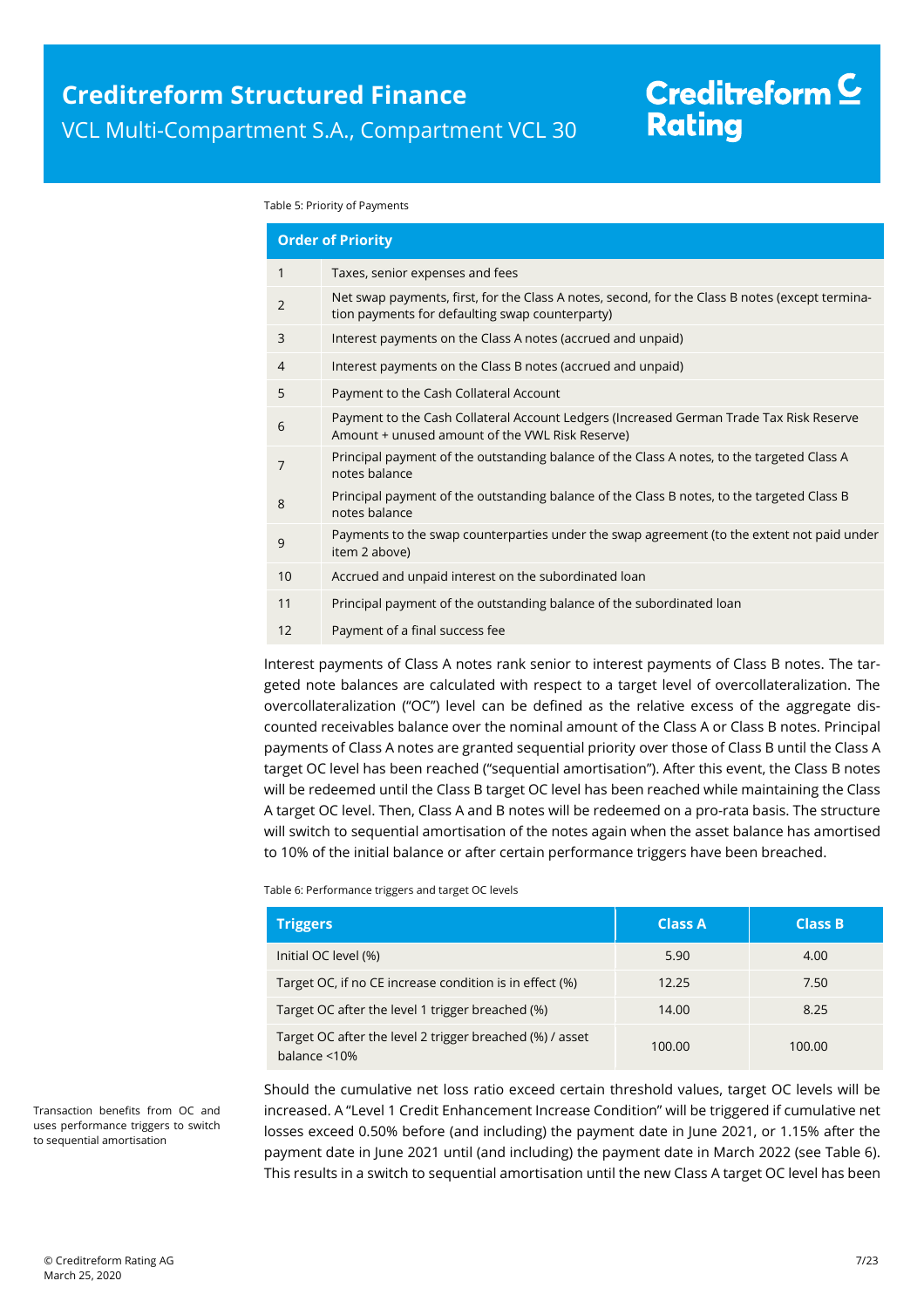# Creditreform  $\underline{\mathsf{C}}$ **Rating**

reached. An increase in cumulative net losses to more than 1.60% will trigger a "Level 2 Credit Enhancement Increase Condition" and amortisation will become strictly sequential.

#### **Cash Collateral Account**

The Cash Collateral Account ("CCA") includes several positions. A cash reserve, initially amounting to EUR 12m (the "General Cash Collateral Amount") is available to cover senior costs, swap payments and note interest payments. Prior to the occurrence of a foreclosure event, the cash collateral account will be refunded on each payment date from the available distribution amount remaining after items 1-4 of the Priority of Payments. The CCA balance equals the greater of:

- 1.20% of the aggregated discounted receivables balance as of the end of the monthly period, or
- The lesser of EUR 10m or the outstanding volume of Class A and Class B notes

If either the final maturity date is reached or the aggregate discounted receivables balance has been reduced to zero, any remaining General Cash Collateral Amount may be used to redeem the Class A and Class B notes, providing credit enhancement to the notes.

On the Issue Date, VWL will credit to the Cash Collateral Account an additional amount of EUR 11m (the "VWL Risk Reserve") which will be available to mitigate trade tax and VAT tax risks, and cover the Issuer´s exposure to VWL. The amounts credited to the VWL Risk Reserve will not be part of the General Cash Collateral Amount. Provided that either the final maturity date is reached or the aggregate discounted receivables balance has been reduced to zero, any remaining amounts standing to the credit of the VWL Risk Reserve will be released to VWL. The VWL Risk Reserve does not protect against lessee credit risk, but may be used to cover claims against the Seller.

## **Operational Risk**

#### **German Economic Outlook and Auto Leasing Business**

GDP growth of Germany in 2019 has slowed down noticeably to 0.6%, driven by a weakened foreign trade. While imports in 2019 continued to grow solidly, exports rose slightly (+ 0.9% YoY) due to the difficult foreign trade environment. The mainstay of the economy in 2019 was again the strong domestic demand and private consumption, driven by a strong increase of gross wages. The unemployment rate dropped from 3.2% in the previous year to 3.0%.

Compared with its peers, Germany´s headline macro indicators remain strong. We forecast domestic investments to be robust and foreign demand will continue to weaken; therefore, we expect a restrained GDP growth of 1.1% in 2020. The development of the German automotive industry will depend on the demand in the Chinese car market and could be affected by a further escalation of the dispute over US import duties. Furthermore, current technical and regulatory upheavals of the German automotive industry could also affect the suppliers.

The impact of the coronavirus and the subsequent government actions lead to economic distortion in both the German economy and the German car market that bear many uncertainties in the near future.

Cash Collateral Account includes fully funded "VWL Risk Reserve" to cover seller-related risks.

Strong macroeconomic fundamentals in Germany, a stable European Auto ABS market and strong German lease business support VWFS´s strategy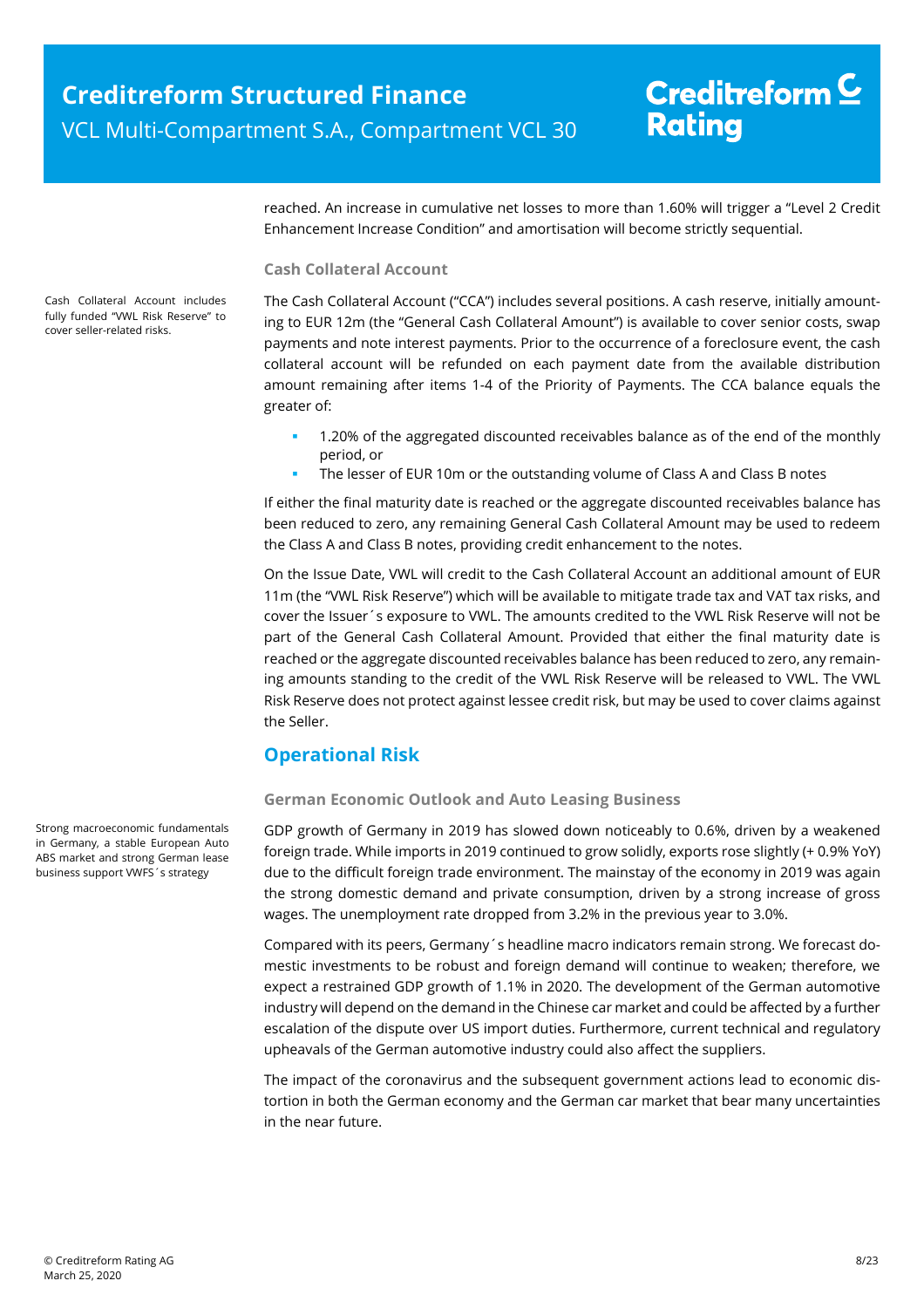On April 26, 2019, Creditreform Rating affirmed the unsolicited long-term sovereign rating of "AAA /stable" for the Federal Republic of Germany. Our economic outlook for Germany is moderate. In our view, the German economy is subject to an environment marked by uncertainty, but strong macroeconomic fundamentals should generally support VWFS's ABS strategy.

The European securitization market has declined substantially since the 2008 financial crisis and current total market volumes have remained below their pre-2008 levels. Notably, the share of auto ABS in total transaction volume has been increasing in recent years. Following an average annual issuance volume of EUR 4.6bn between 2000 and 2005, it increased to EUR 13bn between 2006 and 2010, peaking at EUR 30bn in 2016. Germany saw an increase from EUR 5.2bn in the first half of 2018 to EUR 6.2bn in the first half of 2019. This mirrored the strong performance of the European automobile markets in 2019, with 15.8m (+1.2% YoY) new vehicle registrations in the EU. In 2019, the German automobile market has shown a robust performance, with new vehicle registrations slightly increasing to 3.6m (+5.0% YoY). At the same time, the diesel share of new car registrations in Germany remained stable at 32.0% (2018: 32.3%). Vehicles with a hybrid drive accounted for a share of 6.6%, whilst electric cars had a share of 1.8%.

In 2019, lease investments in Germany have increased to a total of EUR 65.3bn (2018: 60.1bn), with automobile leases taking a major share of 78% (2018: 77%) in all leasing goods. The German fleet leasing market is dominated by national captives such as Volkswagen, Audi, BMW or Mercedes-Benz, which generate well beyond 70% of the total business. Following a new record in new lease registrations in 2017, the year 2018 showed a slight decrease of -0.2% YoY. These developments were mainly driven by a supply shortage following the introduction of the new worldwide-harmonized light vehicles test procedure ("WLTP") in September 2018. Catch-up effects were observed in 2019. While in the first half of the last year the number of leased vehicles was 9% higher than in the same period of the year before, in the last quarter of 2019 the number of leased vehicles was 17.1% higher than in the same quarter of 2018.

Developments in the Auto ABS market are driven by a small number of originators. In particular, Volkswagen expanded its market position with the volume of issuances growing between 2010 and 2015, and represents a share of 30% of total issue volume since 2000. VWL´s entire portfolio of lease financing contracts increased from 1.49m in 2018 to 1.59m in June 2019. The German loan and lease business penetration rate of VWFS (vehicle deliveries combined with financial service contracts) has decreased from 44.9% in 2017 to 43.4% in 2018, due to the restructuring of VWFS in 2017.

#### **German Local Area Diesel Ban**

On February 27, 2018, the Federal Administrative Court ("BVerwG") in Germany ruled that driving restrictions and local area bans for diesel vehicles are a legal means to reduce emissions and improve air quality.Sixty-seven percent of the outstanding discounted balance are diesel vehicles and might be affected by future driving restrictions and/or local area bans. Overall, the court´s decision may significantly impact the new and used car diesel markets, both in terms of sales volume and registrations, as well as in terms of residual value and expected recovery performance. As of today, it is not possible to quantify all current and future commercial and financial implications of local driving restrictions for diesel vehicles in German inner cities. In conjunction with VWFS´ EA189/NOx diesel issue, CRA decided to maintain conservative margins in its base case assumptions (see "Counterparty Risk" below).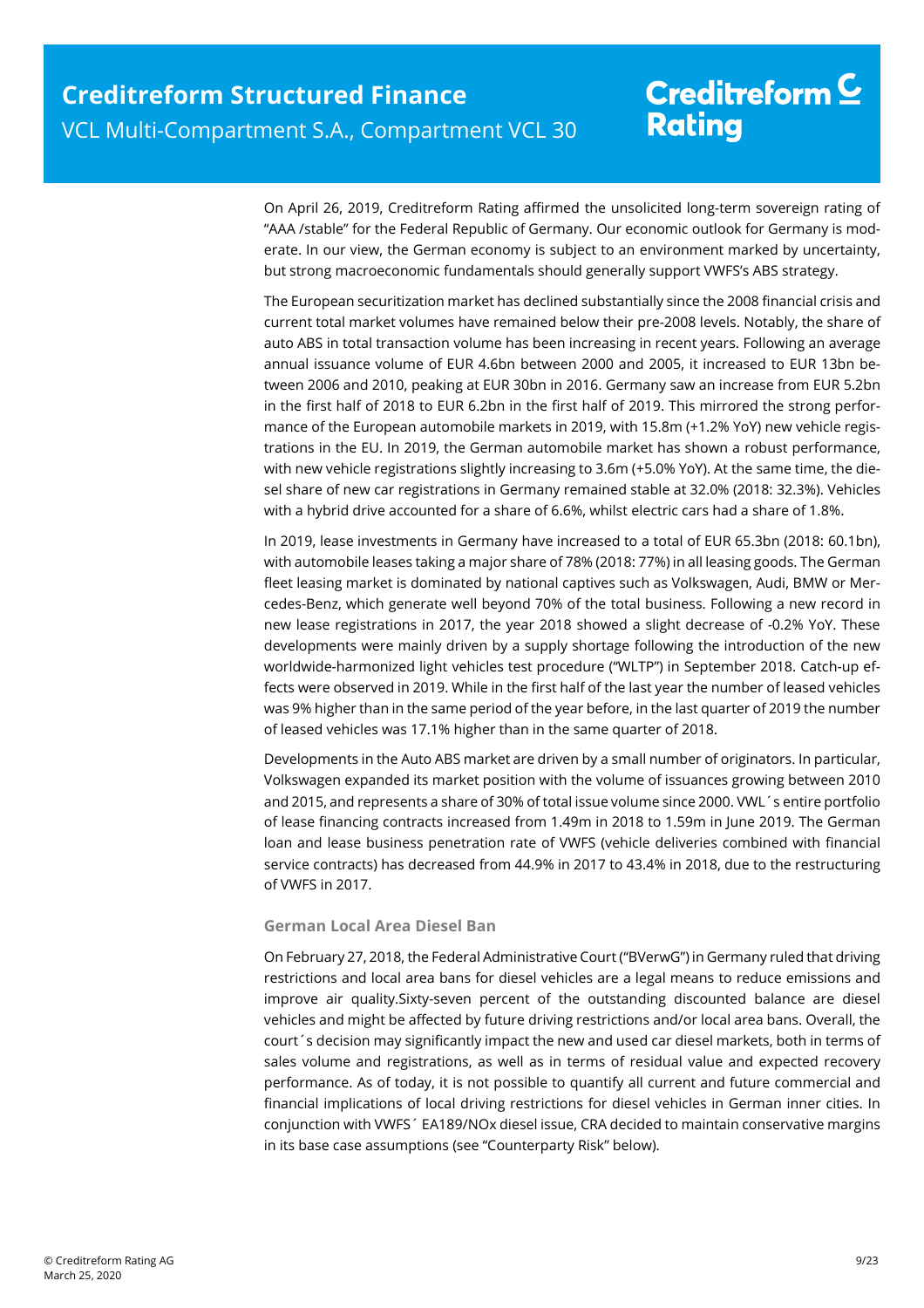Established and proven origination and underwriting procedures, IT systems and operation units

#### **Origination and Underwriting**

VWL, representing German leasing operations, is the originator of the purchased lease receivables. VWL will enter into a lease receivables purchase agreement with VCL 30 to sell the lease receivables, using the VCL Master structure for the transfer of assets from VWL to the Issuer. VWL and its subsidiaries provide leasing solutions for new, used and demonstration vehicles of Volkswagen, Audi, Seat, Skoda and VW Commercial Vehicles ("VW LCV") and non-VW brands to commercial and non-commercial customers, and may periodically include other manufacturers and/or brands in their financing. VWL co-operates closely with the group dealership network as well as manufacturing departments to scale VWAG's business. Co-operations are established by dealer agreements.

Managing its lease portfolio, VWL has to ensure high consistency and quality of underwriting procedures in its lease operations and business entities. Being one of the largest servicers in the European auto lease business, VWL relies on established processes and IT systems to support its operations. VWL has implemented internal score-cards including credit scores sourced from external credit bureaus to assess customer credit profiles. Lease applications are processed and approved automatically without involvement of VWL staff for low risk customers. For customers with a higher credit risk profile, qualified credit officers evaluate credit decisions. Certain limits for credit engagements are established, as well as special guidelines for lease applications with an aggregate amount of more than EUR 200,000.

VWL has integrated a separate fraud detection team in its operations unit. New employees are required to pass a three-month training programme before entering into operational tasks in their respective teams. VWL furthermore ensures ongoing internal training to improve professional qualifications.

Creditreform Rating analysts conducted an on-site review and due diligence in VWFS's facilities in Braunschweig in April 2019. CRA got a fair picture of servicing and underwriting capacities, as well as of debt management, collection procedures and risk management. In our view, a long track record of leasing originations as well as proven and established procedures in servicing and debt management enable VWL to fulfil its obligations as Servicer as defined in the VCL 30 transaction documents.

#### **Servicing and Collections**

VWL services the lease receivables over time and is responsible for collections and repossession of leased vehicles. The first lease instalment is due when the vehicle is handed over to the lessee. VWL offers lessees to make use of the direct debit system which covers approximately 94% of all monthly lease instalments. VWL employs a debt management team to handle delinquent contracts with the aim to minimize losses and assert all claims against defaulted customers. The debt management team uses reminder letters and phone contact to collect overdue outstanding lease payments. Standardized collection and debt management procedures were implemented to reduce court orders and legal enforcement measures. VWL's debt management employees are authorized to grant reasonable payment extensions. If a commercial lessee has failed to pay two instalments, VWL will have the right to terminate the lease contract and to repossess the vehicle. If the debt management process has ended without receiving any notice from the lessee, an application for a court order is made by VWL.

Debt management works closely with the collection centre to ensure the timely repossession of vehicles from terminated lease financing contracts. The main tasks of the collection centre are negotiating on agreements on payment extensions, the processing of corporate and consumer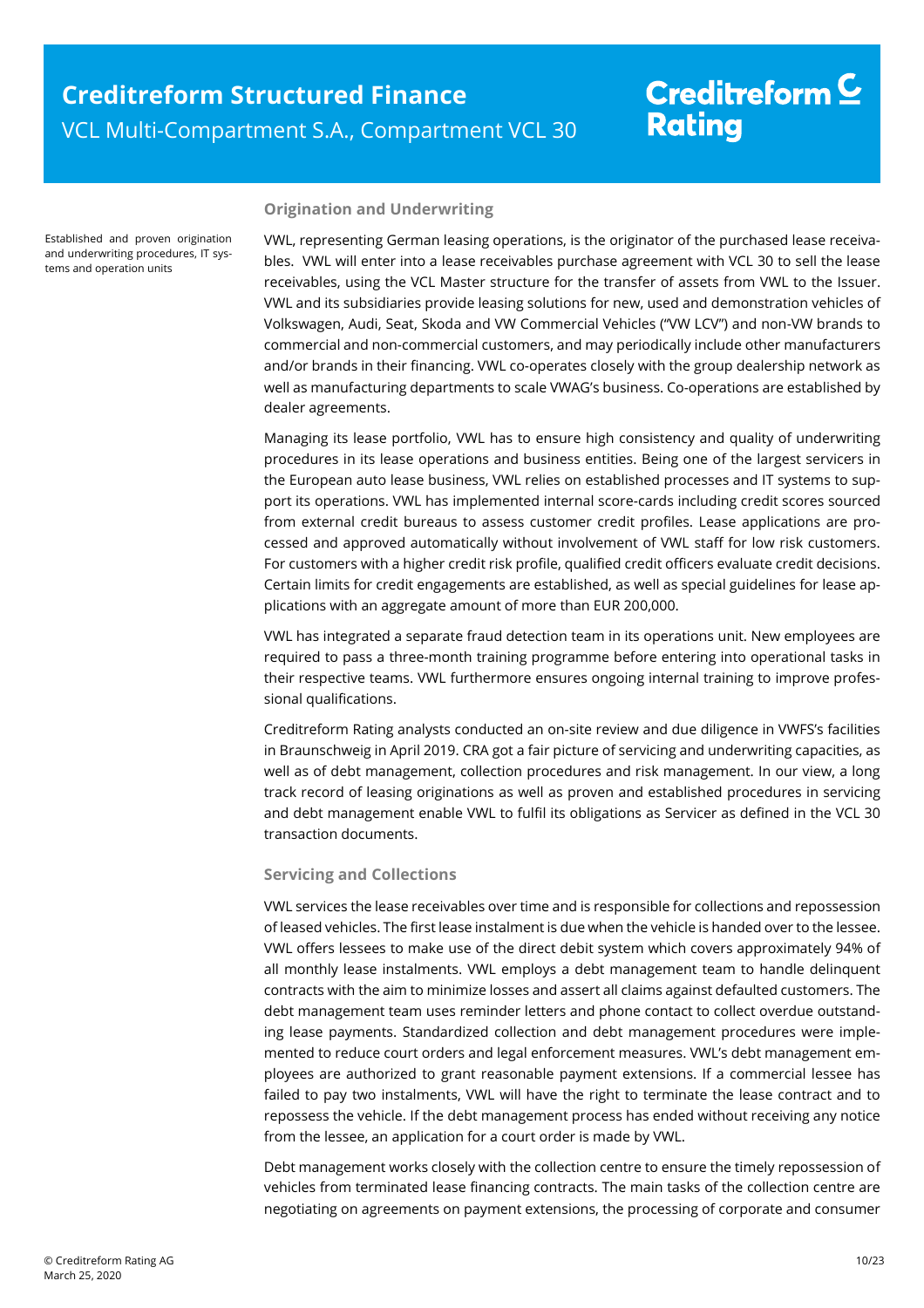# Creditreform  $\underline{\mathsf{C}}$ **Rating**

insolvencies, the use of payment guarantees and processing of irrecoverable debt and writeoffs. If lessees do not return the vehicles voluntarily, VWL mandates external repossession servicers. For enforcement purposes, VWL will refer to the resources of the entire VW group to enforce interests and claims.

## **Counterparty Risk**

#### **Volkswagen Manipulation of Diesel Emissions**

On September 18, 2015, the US Environmental Protection Agency issued a Notice of Violation to Volkswagen Group of America Inc. alleging that VW had been using software to circumvent emission standards under the Clean Air Act. Subsequently, Volkswagen AG announced that irregularities concerning particular software used in type EA 189 EU5 diesel engines affected approximately 11 million vehicles worldwide and approximately 8.5 million vehicles in Europe (VWAG press release, October 15, 2015).

A number of legal proceedings were subsequently iniciated in several countries. VWAG could end many proceedings by entering settlement agreements and agreements on the implementation of technical measures with numerous authorities. However, several other proceedings in relation to the diesel issue are still ongoing, including class actions in some jurisdictions.

On June 13, 2018, the Braunschweig public prosecutor issued a fine notice of EUR 1bn against VWAG due to violations of supervisory duties in the context of the diesel issue. The fine consists of the maximum penalty legally provided for of EUR 5m and the penalty for economic benefits due to the offence of EUR 995m. On November 1, 2018, German consumer group VZBZ has filed a class action lawsuit against VWAG on diesel test emission manipulation. On February 22, 2019, the German Federal Supreme Court has published an indicative court order confirming the opinion of the claimant that software circumventing emission standards should be assumed to be a material defect. On February 28, 2020, VWAG and VZBZ reached a out-of-court settlement on compensation for the claimants.

According to information provided by VWL, there are no vehicles with Type EA189 diesel engines in the VCL 30 portfolio. Therefore, the portfolio is not directly affected by EA189 software irregularities (unfixed vehicles). But additional proceedings or claims for damages may be initiated, if the technical solutions implemented by VWAG would have undisclosed negative effects on the affected vehicles.

Overall, CRA decided to maintain a conservative margin in its base case assumptions. Furthermore, we take into account potential market impact on residual values both from the manipulation of diesel emissions and the evolving market environment (diesel ban) by adequately sizing our recovery rate haircuts. We will update our ratings subject to new information that will be available in the future.

#### **Commingling Risk**

The transaction is structured to include a mechanism to protect against counterparty exposure resulting from VWL acting as a Seller and Servicer. As long as VWL is the Servicer for VCL 30 and the Monthly Remittance Condition is satisfied, the Servicing Agreement grants a right to VWL to commingle funds such as monthly collections or proceeds from the realisation of vehicles with its own funds during each monthly period and to use these funds at its own risk and for its own benefit until the next relevant payment date. In the case of a default of VWL, such funds may be

VW diesel emission manipulations may threaten future financial position; pose indirect risk to future portfolio performance

VWL Risk Reserve available to cover seller-related exposure up to an amount of EUR 11m.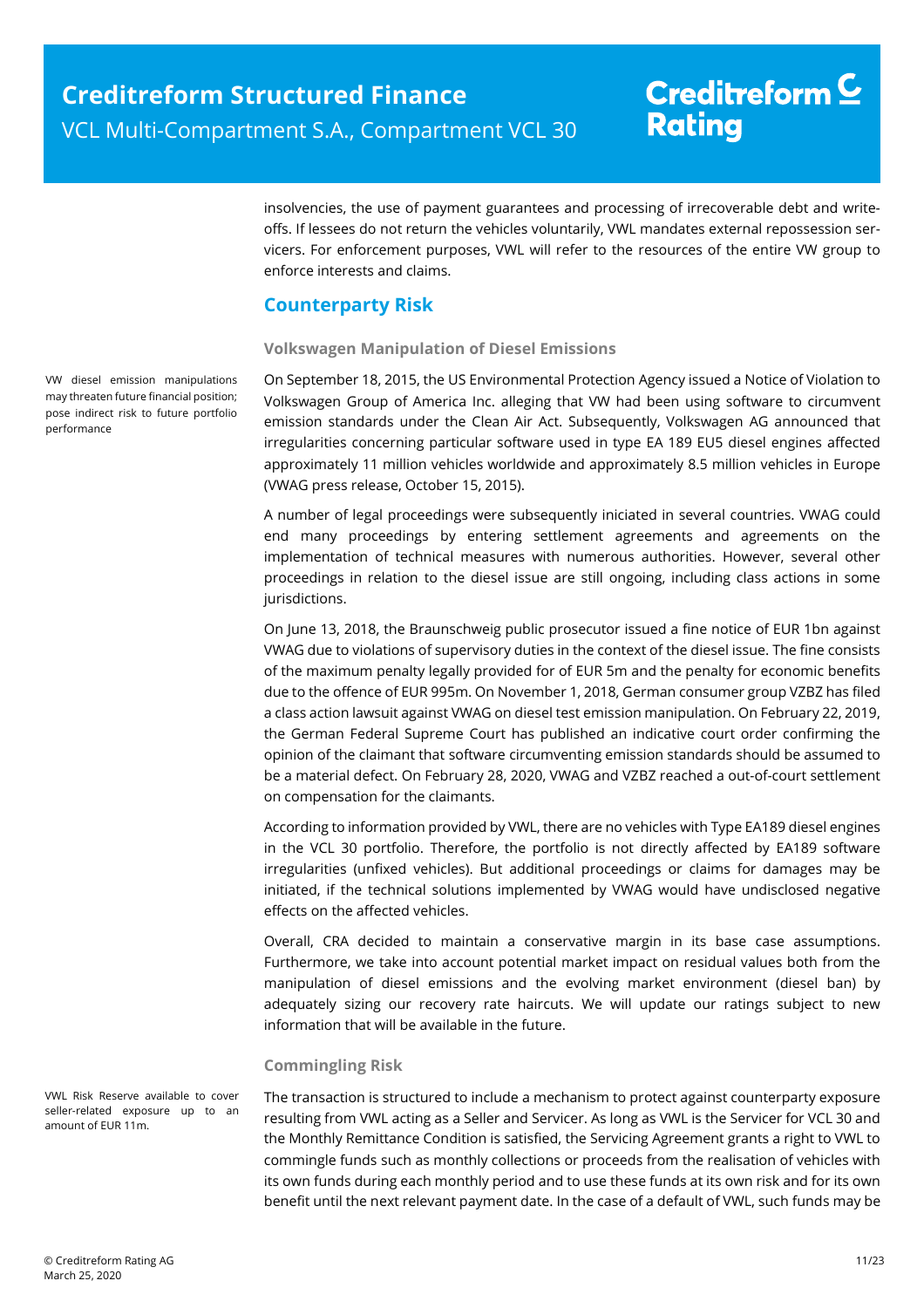lost in the Servicer´s insolvency estate, resulting in a (potentially non-recoverable) loss of monthly collections, including prepayments, for investors.

To mitigate commingling risk, the structure obliges the Servicer to advance the aggregate value of all lease payments due in the next monthly period ("Monthly Remittance Condition") if minimum ratings of VWFS / VWAG are no longer satisfied. In addition, VWL will, on the Issue Date, credit EUR 11m to the Cash Collateral Account (the "VWL Risk Reserve") in order to secure the rights and claims of the Issuer against VWL. This reserve is intended to cover trade tax and VAT tax risks, but may be used to cover commingling losses, if at any point in time VWL ceases to be the Servicer due to insolvency while the Monthly Remittance Condition has not been triggered and commingling losses accrue.

#### **Tax Risk**

The Issuer might be exposed to several tax risks according to German tax legislation. In general, risks might materialise when German tax authorities change their interpretation of tax legislations. In Creditreform Rating´s opinion, the Issuer´s exposure to tax risks is limited.

German trade tax risk may materialise if German tax authorities conclude that the Issuer is subject to trade tax in Germany. In such a case an add-back of interest would lead to higher business profits of the Issuer, which would result in a trade tax deduction. However, following the German Trade Tax Act, an add-back is limited to the amount of one quarter of the interest payments of the issuer. Risks related to a German Trade Tax Event are covered by part of the VWL Risk Reserve (the "German Trade Tax Risk Reserve"). We deem the German Trade Tax Risk Reserve to be sized sufficiently to cover this risk.

The Issuer could be exposed to German value added tax ("VAT") risk. VAT risk might materialise in the case of a Servicer replacement and a subsequent classification of the transaction as factoring business by German tax authorities. A secondary VAT liability could arise if VWL fails to forward the VAT portion included in the lease receivables to the tax authorities. In such case the Issuer will collect the gross amount of the receivables including the VAT and settle such liability on its own. Risks to the Issuer arise if VWL defaults before it has forwarded such amounts to German Tax authorities. With regard to our internal credit assessment of VWAG, we see limited exposure to such an event. CRA analyzed various cash flow scenarios which included potential VAT liabilities and factored these into the structure of the transaction in full, assuming an insolvency of the Seller. Usually, in the event of an insolvency of the Seller, the structure compensates for the loss by the buffer release rate, together with the VWL Risk Reserve. CRA conducted scenario analysis which included potential VAT liabilities and factored these into the structure of the transaction in full, assuming an insolvency of the Seller in the end of the transaction. CRA observed that this risk has no effect on the rating of Class A notes, but might affect the rating of the Class B notes by one notch.

While assessing the ratings of the Class A and the Class B notes, we assumed no change in Luxembourg securitization law over the lifetime of the transaction.

#### **Account Bank and Swap Counterparty**

VWL has entered into a service agreement with the Issuer to perform tasks according to its usual business practices, such as the service and administration of the receivables. To fulfil its duties, VWL will transfer the collected funds to the Account Bank on behalf of the Issuer. Therefore, the Issuer has established at least four accounts as defined in the Account Agreement in accordance with the terms and conditions of the transaction structure. The Issuer is exposed to the default

Downgrade and replacement provisions partly mitigate counterparty exposure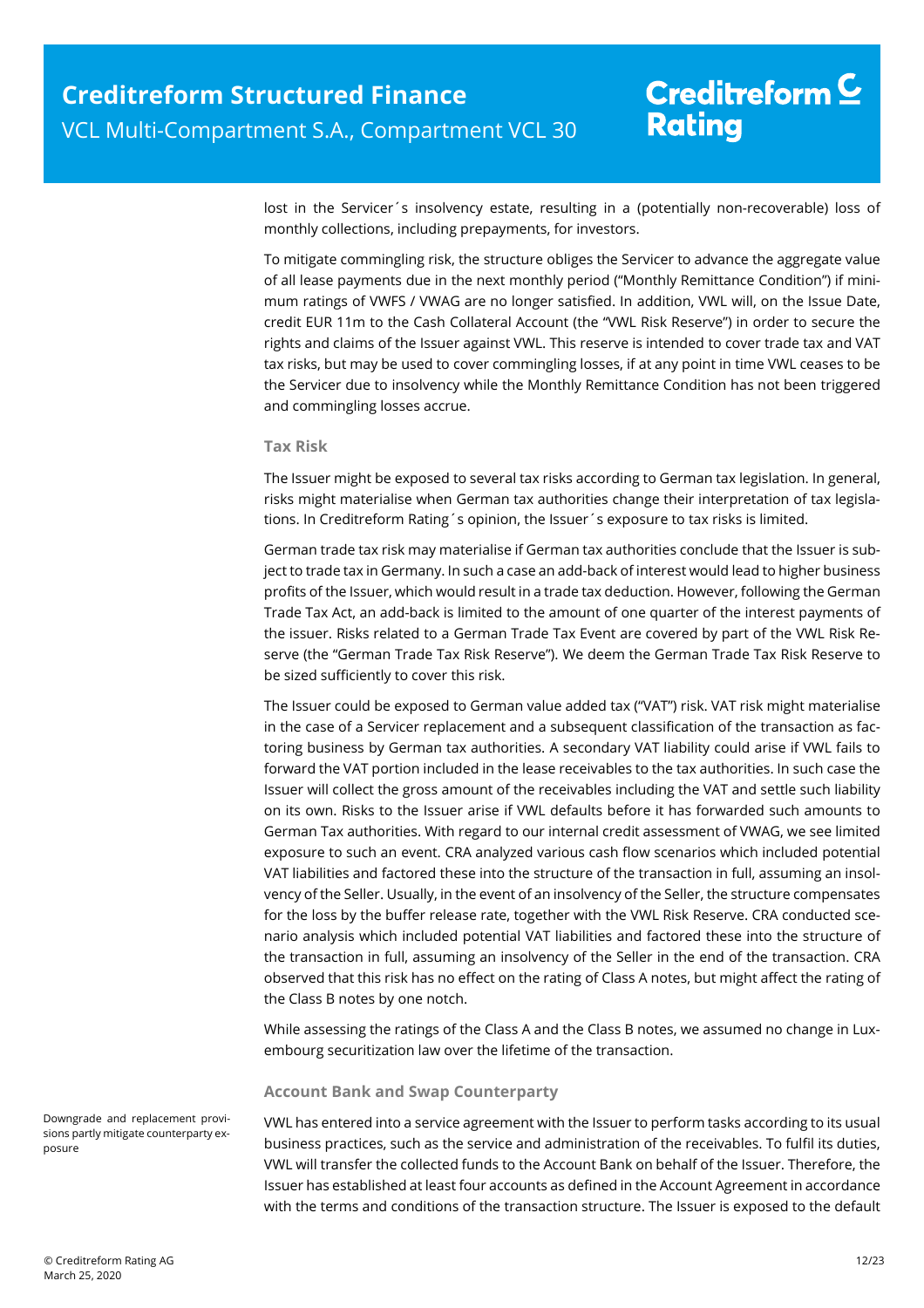risk of the Bank of New York Mellon ("BNYM"), appointed to be the Account Bank. However, default risks are mitigated by certain downgrade provisions linked to the rating of the Account Bank. Should BNYM be downgraded, the Account Bank is required to transfer the balance of the account to another bank with sufficient ratings on its own cost. To assess the risk relating to the Account Bank, Creditreform Rating has undertaken an unsolicited bank rating of BNYM. The current rating of BNYM as of May 27, 2019 is A/stable.

The Issuer will enter into two separate swap agreements with DZ BANK AG Deutsche Zentral-Genossenschaftsbank ("DZ Bank") to mitigate exposure to interest rate changes over time and hedge the interest rate risk arising from receiving fixed rate payments under the lease receivables and paying a floating rate on the Class A and Class B notes. Under the terms of the swap agreements, the Issuer expects to receive floating rate payments based on 1-month Euribor plus spread in return of a fixed rate paid to the DZ Bank.

The Issuer is exposed to the risk of DZ Bank failing on any monthly payment, in which case the available distribution amount (including the cash reserve) may be insufficient to make required payments on the notes. Depending on the future development of interest rates, the Issuer may also be obliged to transfer net payments to DZ Bank. As the monthly net swap payments rank senior to any liabilities on the notes, the available distribution amount may be insufficient to cover all required payments on the notes. The transaction is also exposed to the risk of Swap Counterparty insolvency. In this case, substantial swap termination payments may arise depending on the future development of interest rates and the future market value of the swap.

To mitigate Swap Counterparty exposure, the structure foresees certain downgrade provisions linked to the rating of the Swap Counterparty, which require certain actions, should its ratings fall below a minimum rating threshold. These actions may include the collateralization of the referenced amounts by the Swap Counterparty, a transfer of obligations to a replacement Swap Counterparty, or the procurement of a guarantee. The unsolicited bank rating of DZ Bank undertaken by Creditreform as of December 2018 is AA- with stable outlook.

## **Credit and Portfolio Risk**

Creditreform Rating´s credit and portfolio analysis were based on data provided by VWL, which included net loss vintage performance curves going back to 2002, as well as delinquency data going back to 2010. VWL provided stratification tables based on the final pool ("black pool") which allow a further assessment of the portfolio composition. The quality and quantity of data available was considered sufficient for the purpose of our analysis.

#### **Receivables Pool Characteristics**

### *Portfolio Composition*

The portfolio consists of lease financing contracts originated by VW group dealers and entered into between lessees and VWL. It includes different vehicle brands (i.e. Volkswagen, Audi, SEAT, Skoda and VW LCV). The lease financing contracts are extended to commercial and non-commercial customers as a partially amortizing finance lease. Dealers typically bear the residual value ("RV") risks related to the final sale, but may buy insurance against RV losses from VWL. A small percentage of lessees choose to bear part of the RV risk ("Open End Lease Contracts", see Table 7). At the end of the lease term, the vehicle will be sold by the dealer and the proceeds will be distributed according to the terms of the lease contract. The portfolio is well diversified and does not contain any significant single obligor concentrations.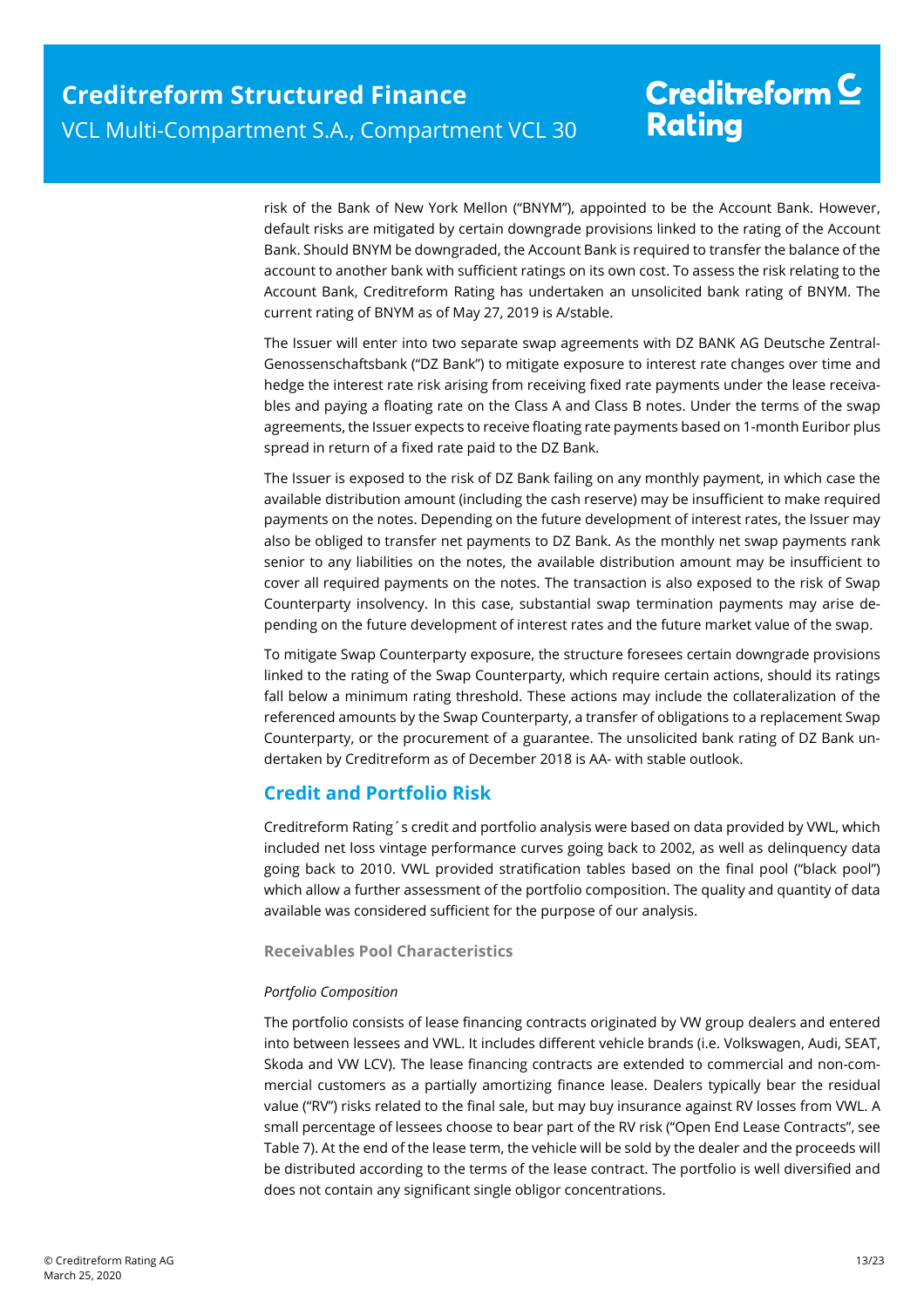# Creditreform <mark>C</mark><br>Rating

Table 7: Portfolio Characteristics

| <b>Portfolio Characteristics</b>                  |                  |
|---------------------------------------------------|------------------|
| Outstanding discounted receivables balance (EUR)  | 1,000,005,518.95 |
| Average discounted balance / lease contract (EUR) | 9,107.68         |
| Number of lease financing contracts               | 109,798          |
| Number of lessees                                 | 87,132           |
| Type of lessees:                                  |                  |
| Retail customers (%) <sup>1</sup>                 | 76.17            |
| Corporate customers $(\%)^1$                      | 23.83            |
| WA seasoning (months)                             | 7.97             |
| WA remaining term (months)                        | 31.80            |
| Closed End Contracts (%) <sup>1</sup>             | 99.61            |
| Type of Car                                       |                  |
| New $(%)1$                                        | 92.71            |
| Used $(%)1$                                       | 4.55             |
| Demonstration vehicles (%) <sup>1</sup>           | 2.74             |
| Type of Motor                                     |                  |
| Diesel $(%)^1$                                    | 66.40            |
| Petrol $(%)^1$                                    | 31.76            |
| Electric $(%)1$                                   | 1.11             |
| Hybrid/Gas/Others (%) <sup>1</sup>                | 0.73             |

The following graphs show the maturity profile of the portfolio at the cut-off date as well as the distribution of vehicles by brand (see below):





Figure 2: Contract Maturity Profile I Source: VWL, CRA Figure 3: Brand Distribution I Source: VWL, CRA

l

<sup>&</sup>lt;sup>1</sup> Percentage of the Discounted Receivables Balance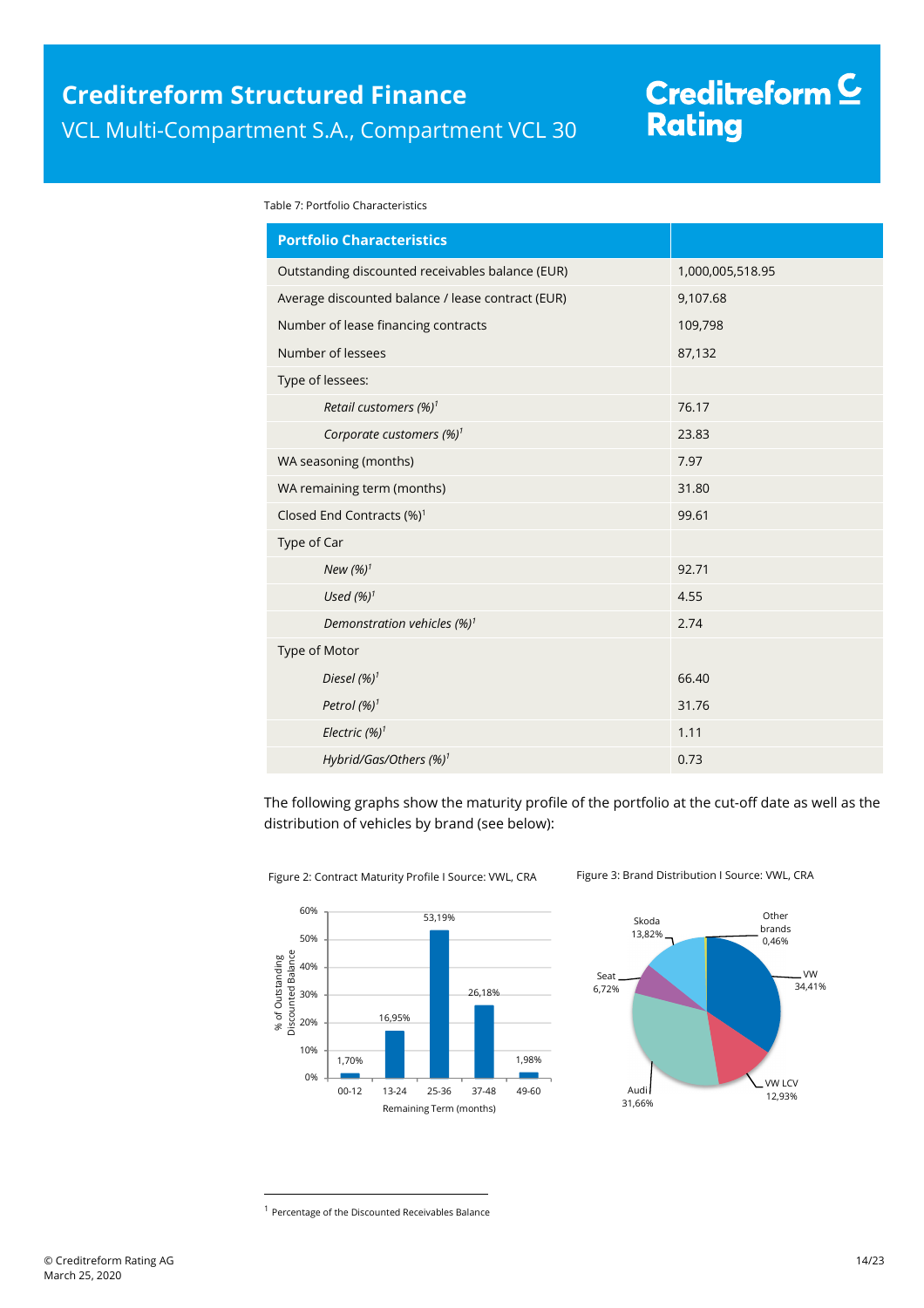#### *Historical Performance*

VWL provided delinquency performance data on single and business customers going back to 2010. Historically, delinquencies for the entire lease portfolio have shown a decreasing trend since 2013 with a slight increase in the end of 2018 (see Figure 4).

Figure 4: Delinquencies by Delinquency Period | Source: VWL, CRA



The lease financing contracts extended to customers typically grant a right to VWL to terminate a lease contract when the lessee is due more than two monthly lease instalments. As described in "Servicing and Collections" above, VWL normally reaches payment arrangements to remedy any outstanding liabilities with a client before terminating a lease contract.

#### **Credit Risk**

#### *Defaults*

Creditreform Rating set its net-loss base case at 0.57%

VWL provided detailed total book vintage data on net losses. Creditreform Rating used this information to analyze the historical net loss performance of different vintages (see Figure 5):

Figure 5: Net Loss Rates of VWL Total Lease Book by Year, extrapolated I Source: VWL, CRA

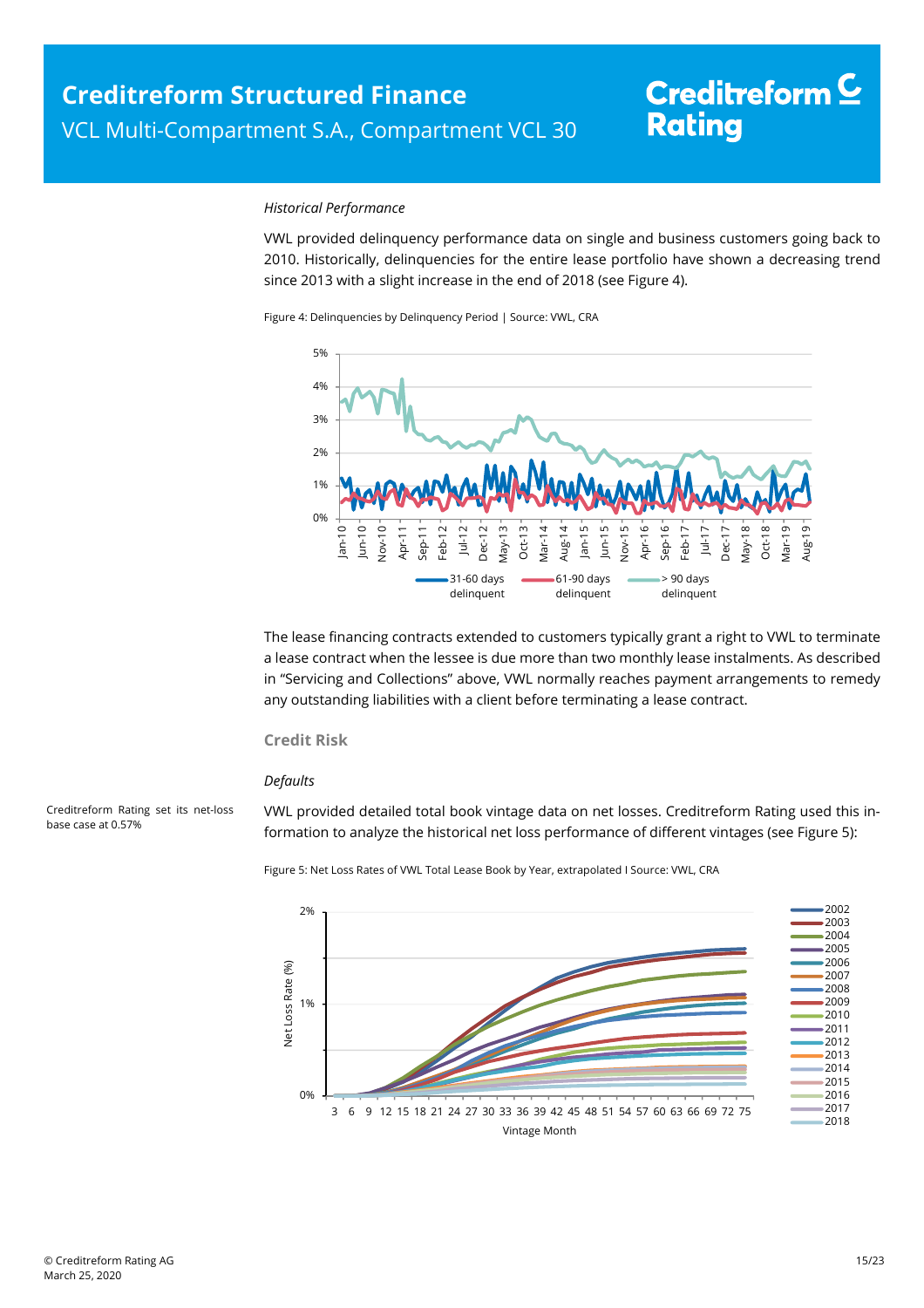Historical and projected losses show a trend towards lower loss rates in younger vintages. This effect may partially be explained by improved servicing and collection performance of the Ser-

vicer. Moreover, the credit risk of the German corporate sector, which we consider a main driver of portfolio performance in the current lease securitization, has been significantly decreasing since 2009 (see Creditreform Rating (2019): "Default Study - Ausfallraten in der Deutschen Wirtschaft 2018"). Our economic outlook for Germany is moderate and we expect weaker economic growth in an uncertain macroeconomic environment. (see "German Economic Outlook and Auto Leasing Business" above).

Figure 6: VCL Transaction Net Loss Performance I Source: VWL, CRA



Observed differences between total-book vintage performances and the performances of previous VCL transactions with respect to recorded cumulative and dynamic net losses ratios (Figure 6) may be explained by the application of eligibility criteria at the pool cut-off date and VWL exercising its clean-up call option at the end of a VCL transaction.

Analysis of historical default frequencies from vintage data reveals a trend towards declining default risk. In the graph below, we show probabilities of default ("PD") for different time horizons, combining overlapping vintages by date and time into a dynamic perspective (Figure 7):



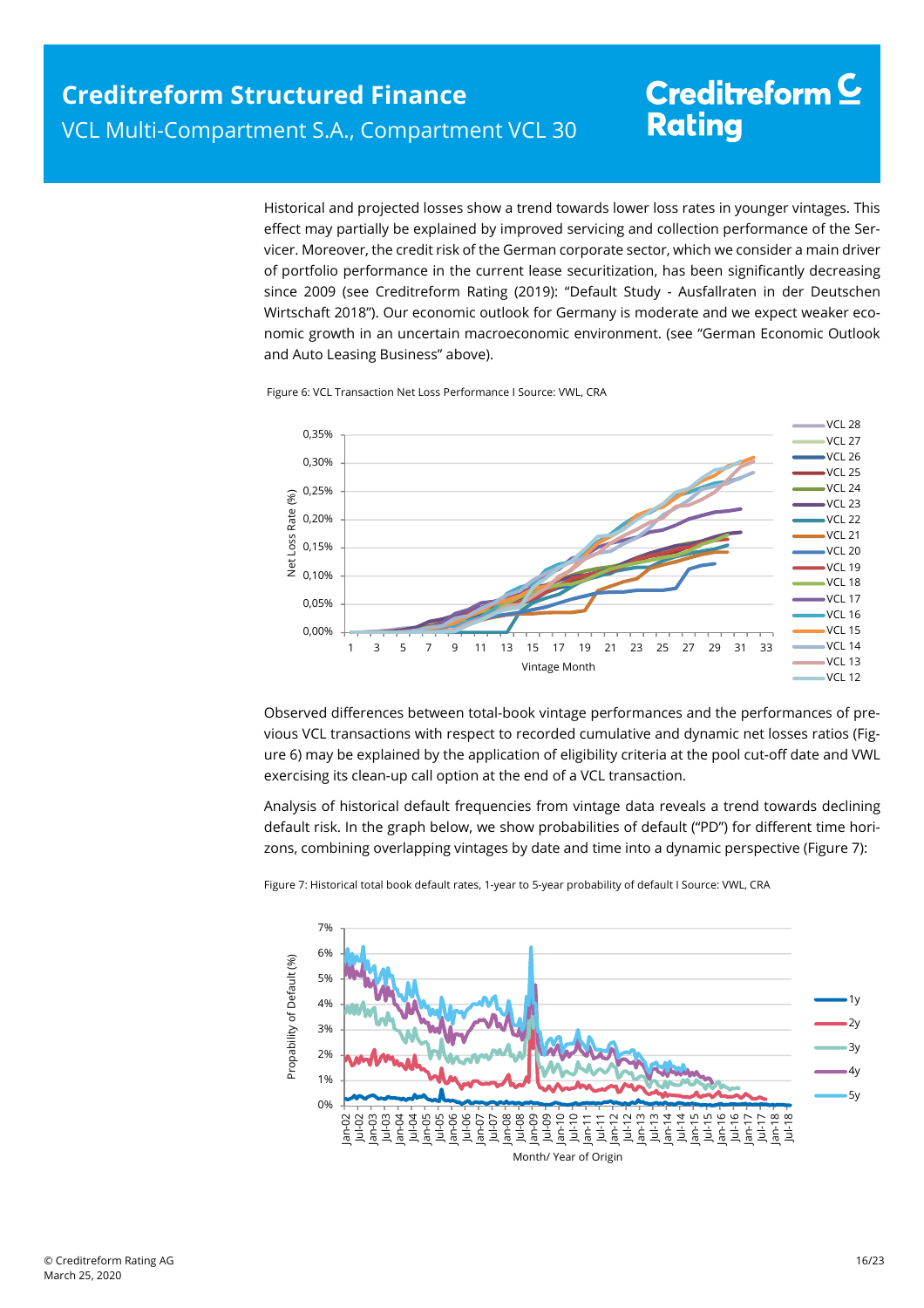In deriving our base case loss rate assumption, younger vintages were consequently considered a better indicator of future performance. Based on improved historical performance and a stable economic outlook, Creditreform Rating has set a base case net loss expectation of 0.57% for its rating analysis, taking into account the typical maturity profile of lease financing contracts and adjusting for the specific maturity profile of VCL 30.

#### *Recoveries*

Creditreform Rating set the recovery base case at 65%

VWL did not provide explicit historical data on the recovery performance of its leases and leasing portfolios. However, an analysis of data on previous VCL transactions derived from investor reports provided sufficient information to gauge the recovery performance of the Servicer (Figure 8).





Despite a relatively stable performance (between 60%-70%), the data reveal a fair amount of variation over time. As a cross-check, Creditreform Rating also used vintage data in dynamic format to compare gross defaults to recorded net losses and assuming a granular and homogeneous distribution of contract values in order to calculate implied recovery rates at different time. Creditreform Rating has set the recovery base case at 65%. Combining our net loss base case of 0.57% with a 65% recovery assumption, we obtained a gross loss rate expectation of 1.62% over the term of the transaction.

#### *Prepayments*

Creditreform Rating set the prepayment base case at 2.00% CPR

Creditreform Rating used data on prior VCL transactions to analyze historical prepayments. In general, the lease contracts purchased by the issuer do not provide a lessee with an option to prepay the lease contract. However, and subject to the discretion of VWL, lease contracts may be amended, resulting in a potential prepayment or early settlement of the lease contract. Prepayments have historically ranged between about 1 and close to 7 per cent annualized CPR (see Figure 9).

High prepayments pose a reinvestment risk to investors because of a lower weighted-average life ("WAL") of the notes. However, it is Creditreform Rating´s view that higher prepayments contribute to the structural stability of the transaction. From a rating perspective, lower prepayment assumptions represent a more conservative approach because the structure has to sus-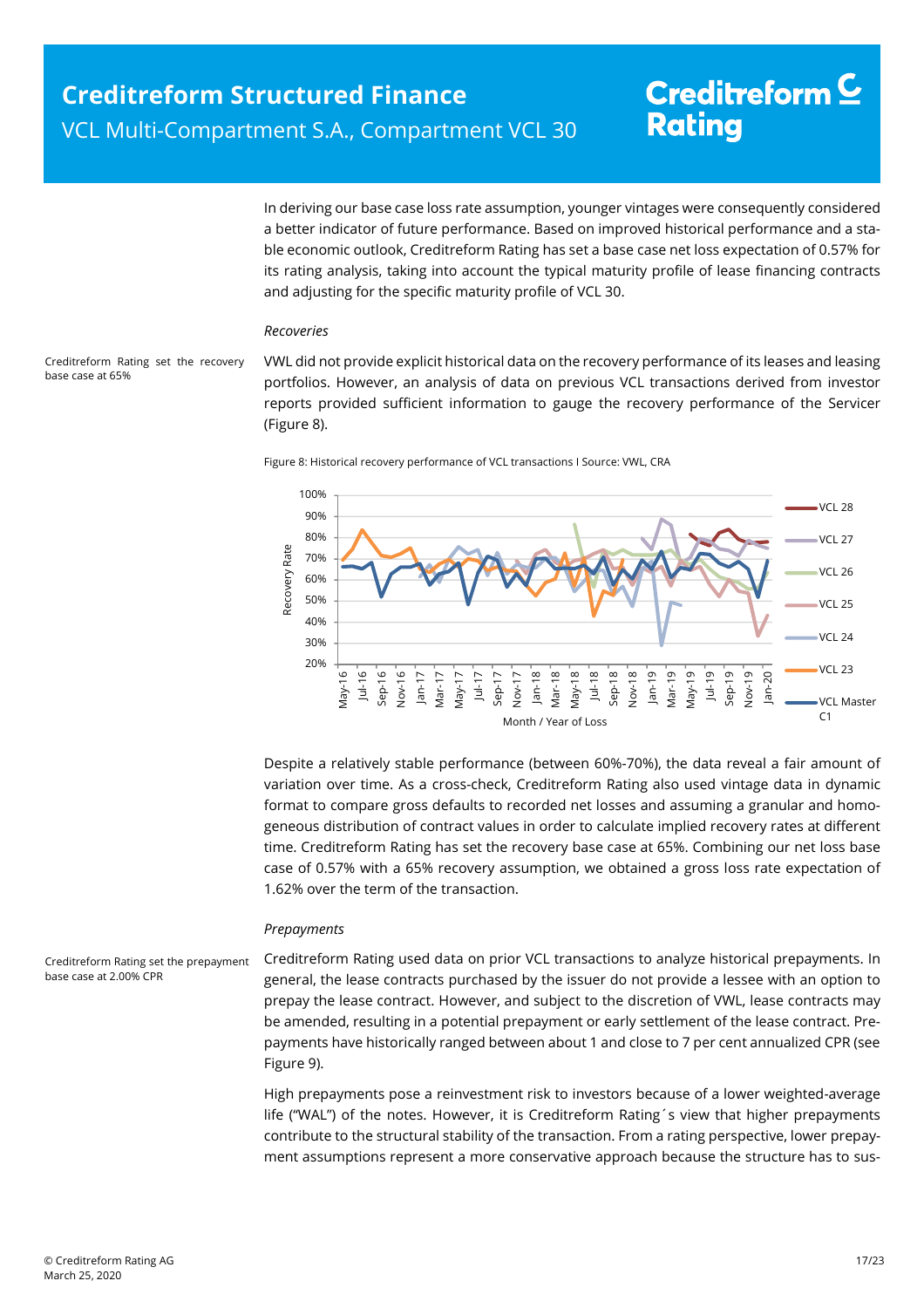tain the higher WAL of the notes resulting from an overall lower cash inflow. Following the analysis of empirical data available, the base case assumption of the annualized prepayment rate was accordingly set to be 2.00%.

Figure 9: Historical prepayments (annualized CPRs) I Source: VWL, CRA



#### *Base Case Summary*

Creditreform Rating´s credit risk assessment was based on vintage data and prior VCL investor reports and results in the following base case assumptions, which will be used as an input to build rating scenarios and model the cash flows of the structure. The loss parameters displayed in the following table are stated with respect to the lifetime of the transaction, taking into account the seasoning and remaining maturities of the pool (see Table 8):

Table 8: Summary of Base Case Assumptions

| <b>Credit Risk Parameter</b> | <b>Base Case</b> |
|------------------------------|------------------|
| Gross Loss (%)               | 1.62             |
| Recovery Rate (%)            | 65.00            |
| Net Loss (%)                 | 0.57             |
| Prepayment Rate (% ann. CPR) | 2.00             |

#### *Residual Value Risk*

VCL 30 does not securitize residual values of the purchased lease receivables. Therefore, the Issuer is not exposed to risks related to the securitization of residual values.

## **Cashflow Analysis**

Creditreform Rating simulated the transaction cash flows in its proprietary cash flow model, which was tailored to the structure of VCL 30. The purpose of the cash flow analysis is to test the transactions´ ability of paying interest and ultimate payment of principal by final maturity using stressed base case assumptions in each specific rating scenario. Creditreform Rating also tested the sensitivity of the transaction´s performance with respect to increases in the default rate assumption, decreases in the recovery rates, and prepayment scenarios.

A run-out schedule of the portfolio was implemented into the cash flow model taking into consideration the timing of defaults, the amount of prepayments, and the level of interest rates.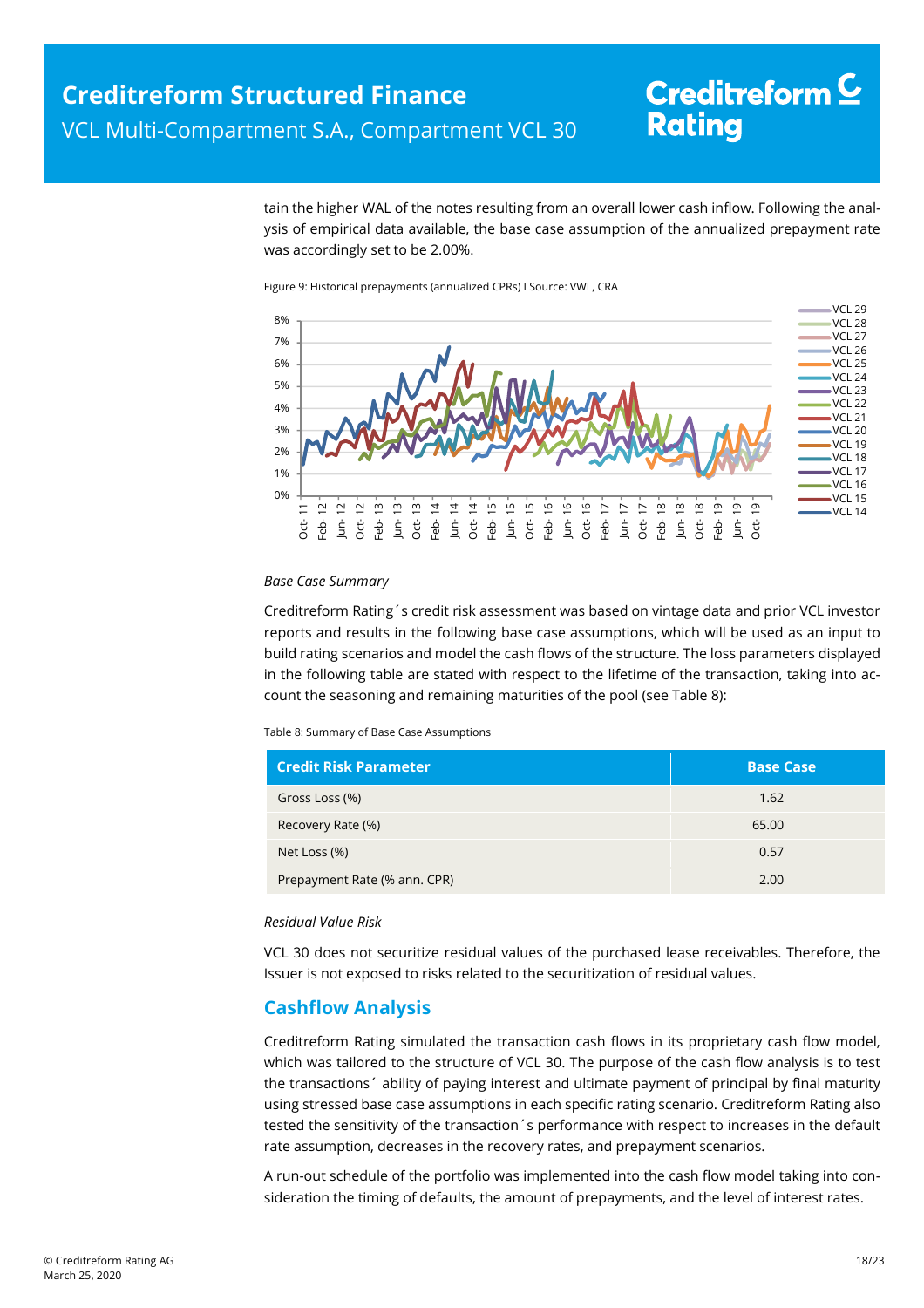#### **Rating Scenarios**

#### CRA base case stresses:

- AAAsf: x5.62 default multiple 48.45% recovery haircut
- AA-sf: x4.29 default multiple 40.48% recovery haircut

Taking our loss assumptions as a starting point, Creditreform Rating then stressed its base case assumptions in each rating scenarios in order to account for unexpected economic deterioration and worsening portfolio performance. Separate stress factors were applied to default and recovery rates to arrive at scenario-specific stressed loss expectations, which were then brought into the cash flow model.

#### *Default Rates*

Following our "Rating of Auto ABS Securitizations" methodology and depending on the specific rating scenarios (AAA<sub>sf</sub> and AA-sf), the stress multiples for default rates were set at x5.62 and  $x4.29$ , respectively. This leads to the rating-specific stressed gross loss of 9.08% for AAA<sub>sf</sub> and 6.94% for AA-sf.

#### *Recovery Rates*

The base case recovery expectation of 65% was subjected to a rating haircut in each rating scenario. The recovery rate haircuts were set to 48.45% in the AAA<sub>sf</sub> scenario and 40.48% in the AAsf scenario, respectively. The haircuts take into account different transaction-specific features such as observed volatility, established recovery procedures and potential residual value deterioration caused by the manipulation of diesel emissions. As a result, the stressed recovery rates were set to 33.51% in an AAA<sub>sf</sub> scenario and 38.69% in an AA-<sub>sf</sub> scenario. The scenario-specific expected losses were calculated by applying our rating multiplies and haircuts to the base case (Table 9).

Table 9: Stressed Assumptions

| <b>Rating Scenario</b>             | AAA <sub>sf</sub> | AA <sub>sf</sub> |
|------------------------------------|-------------------|------------------|
| Base Case Gross Loss (%)           | 1.62              | 1.62             |
| <b>Default Multiple</b>            | 5.62              | 4.29             |
| <b>Rating Loss Rate (%)</b>        | 9.08              | 6.94             |
| <b>Base Case Recovery Rate (%)</b> | 65.00             | 65.00            |
| <b>Recovery Haircut (%)</b>        | 48.45             | 40.48            |
| Rating Recovery Rate (%)           | 33.51             | 38.69            |
| <b>Expected Net Loss (%)</b>       | 6.04              | 4.25             |

#### **Sensitivity Analysis**

In order to gauge the effect of variations in default and recovery rates on rating indications, Creditreform Rating conducted a sensitivity analysis including independent and combined stresses of the default and recovery base case assumptions. Table 10 and Table 11 show the resulting rating indications for the Class A and Class B notes, respectively. For instance, the best case rating of an AAAsf represents a scenario with unchanged base case assumptions. If the default rate base case was set to increase by 25%, our analysis would suggest a Class A note downgrade from AAA<sub>sf</sub> to AA+<sub>sf</sub>. The worst case rating of A-<sub>sf</sub> for the Class A notes represents a scenario, where a severe 50% stress on both defaults and recoveries is applied collectively.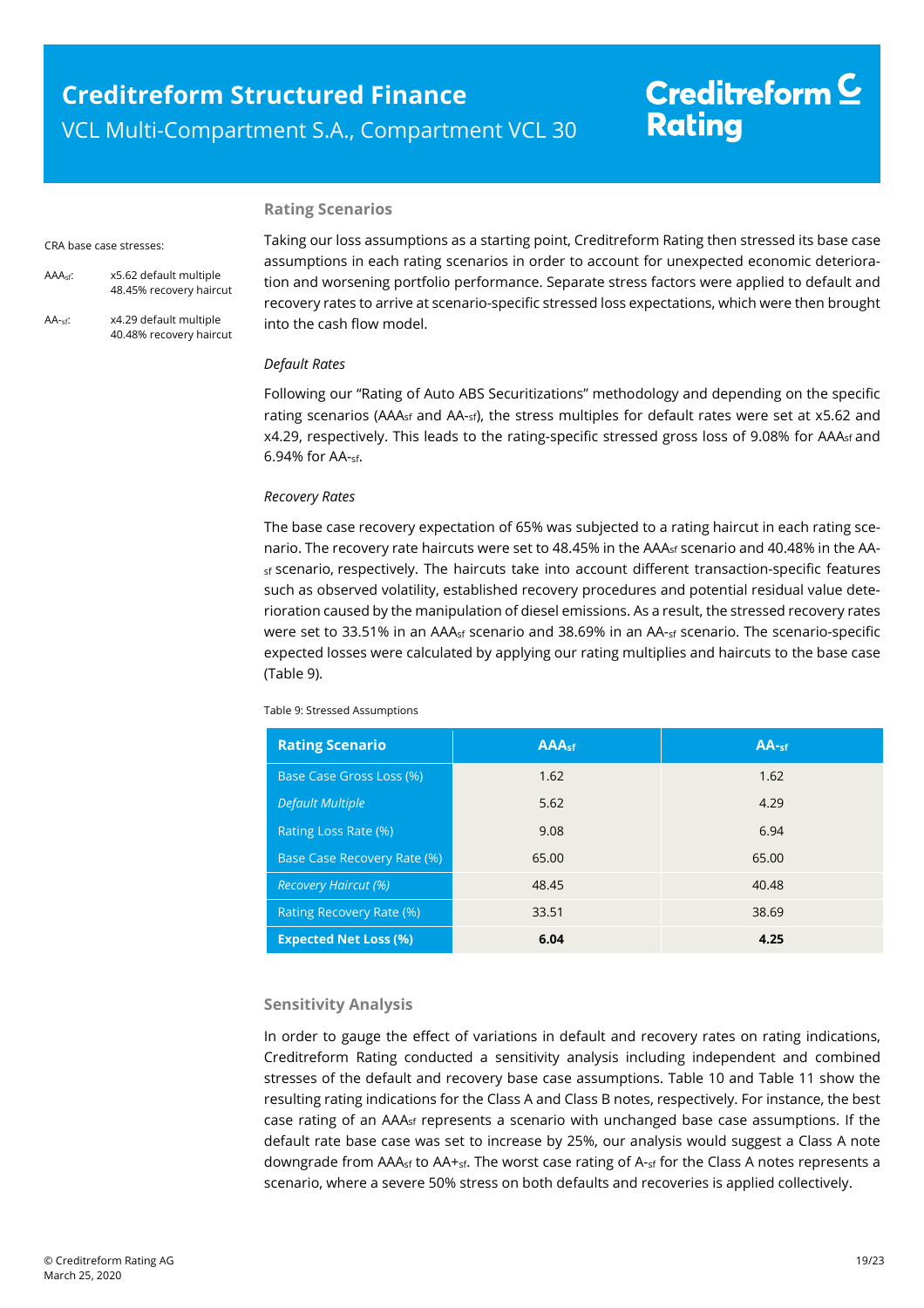#### Table 10: Class A Sensitivities

| <b>Recovery</b><br><b>Default</b> | <b>Base Case</b>  | $-10%$            | $-25%$            | $-50%$           |
|-----------------------------------|-------------------|-------------------|-------------------|------------------|
| <b>Base Case</b>                  | AAA <sub>cf</sub> | AAA <sub>sf</sub> | AAA <sub>cf</sub> | $AA +_{sf}$      |
| $+10%$                            | AAA <sub>sf</sub> | AAA <sub>sf</sub> | $AA +sf$          | AA <sub>sf</sub> |
| $+25%$                            | $AA +_{sf}$       | $AA +_{sf}$       | $AA_{sf}$         | $A +sf$          |
| $+50%$                            | AA <sub>sf</sub>  | $AA_{\text{sf}}$  | $A +sf$           | A <sub>sf</sub>  |

Table 11: Class B Sensitivities

| <b>Recovery</b><br><b>Default</b> | <b>Base Case</b> | $-10%$    | $-25%$          | $-50%$            |
|-----------------------------------|------------------|-----------|-----------------|-------------------|
| <b>Base Case</b>                  | $AA$ -sf         | $AA$ -sf  | $AA$ -sf        | $A_{sf}$          |
| $+10%$                            | $AA$ -sf         | $AA$ -sf  | $A +sf$         | $BBB +sf$         |
| $+25%$                            | $A_{\text{sf}}$  | $A_{sf}$  | $A_{\text{sf}}$ | BBB <sub>cf</sub> |
| $+50%$                            | $BBB +sf$        | $BBB +sf$ | $BBB-sf$        | BB <sub>sf</sub>  |

Creditreform Rating tested scenarios with back-, even-, and front-loaded default timings. As highlighted in Table 12, Creditreform Rating also assessed the effect of changing the prepayment rate to 0%. Overall, we observed reduced sensitivities of the Class A and Class B notes.

Table 12: Class A and Class B Prepayment Sensitivities

| <b>Prepayment rate</b> | <b>Class A</b>    | <b>Class B</b> |
|------------------------|-------------------|----------------|
| Base Case (2.00%)      | AAA <sub>sf</sub> | $AA -cf$       |
| <b>Zero</b>            | AAA <sub>sf</sub> | $AA -cf$       |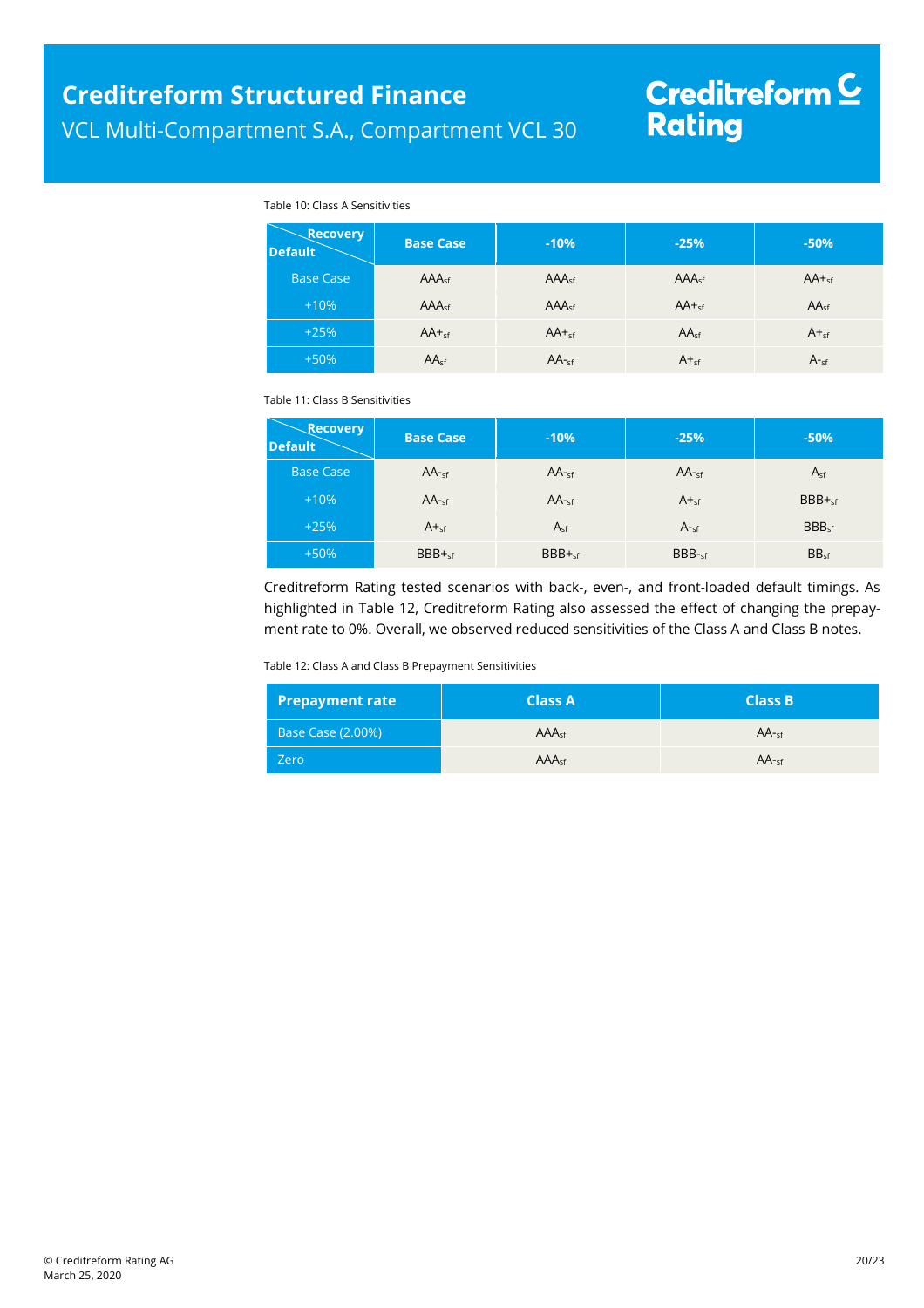## **Appendix**

**Rating History** 

| Event          | <b>Rating Date</b> | <b>Publication Date</b> | <b>Result</b>                                                       |
|----------------|--------------------|-------------------------|---------------------------------------------------------------------|
| Initial rating | 19.03.2020         | 25.03.2020              | Class A $AAA_{\rm cf}$ /stable<br>Class B $AA_{\text{cf}}$ / stable |

#### **Regulatory Requirements**

Creditreform Rating AG was mandated on November 25, 2019 by VWL to conduct ratings for Class A and Class B notes each issued by VCL Multi-Compartment S.A., acting for and on behalf of its Compartment VCL 30. The rating was conducted on the basis of Creditreform Rating´s "Rating Auto ABS Securitizations v1.4" methodology in conjunction with Creditreform Rating's basic document "Rating Criteria and Definitions v1.3".

Important sources of information in the context of the ratings were, in addition to the submitted documents, a due diligence meeting in Braunschweig (Germany) on April 4, 2019. The submitted documents and information from VWL were sufficient to meet the requirements of Creditreform Rating AG's rating methodology.

A complete description of Creditreform Rating´s rating methodologies is published on the following internet page: www.creditreform-rating.de.

This rating was carried out by analysts Philip Michaelis (Lead) and Sijia Aulenbacher, and the function of Person Approving Credit Ratings (PAC) was performed by Stephan Giebler, all located in Neuss/Germany.

The black pool cut-off date is February 28, 2020. Closing occurs on March 25, 2020. The ratings are based on the black pool portfolio information as of March 10, 2020, as provided by the originator.

The Issuer or all relevant parties have examined the rating report prior to publication and were provided with at least one full working day to appeal the rating committee decision and provide additional information. The rating decision was not amended following this examination.

In 2011 Creditreform Rating AG was registered within the European Union according to EU Regulation 1060/2009 (CRA-Regulation). Based on the registration Creditreform Rating AG is allowed to issue credit ratings within the EU and is bound to comply with the provisions of the CRA-Regulation.

#### **Conflict of Interests**

No conflicts of interest were identified during the rating process that might influence the analysis and judgements of the rating analysts involved or any other natural person whose services are placed at the disposal or under the control of Creditreform Rating AG and who are directly involved in credit rating activities or approving credit ratings and rating outlooks.

In case of providing ancillary services to the rated entity, CRA will disclose all ancillary services in the credit rating report.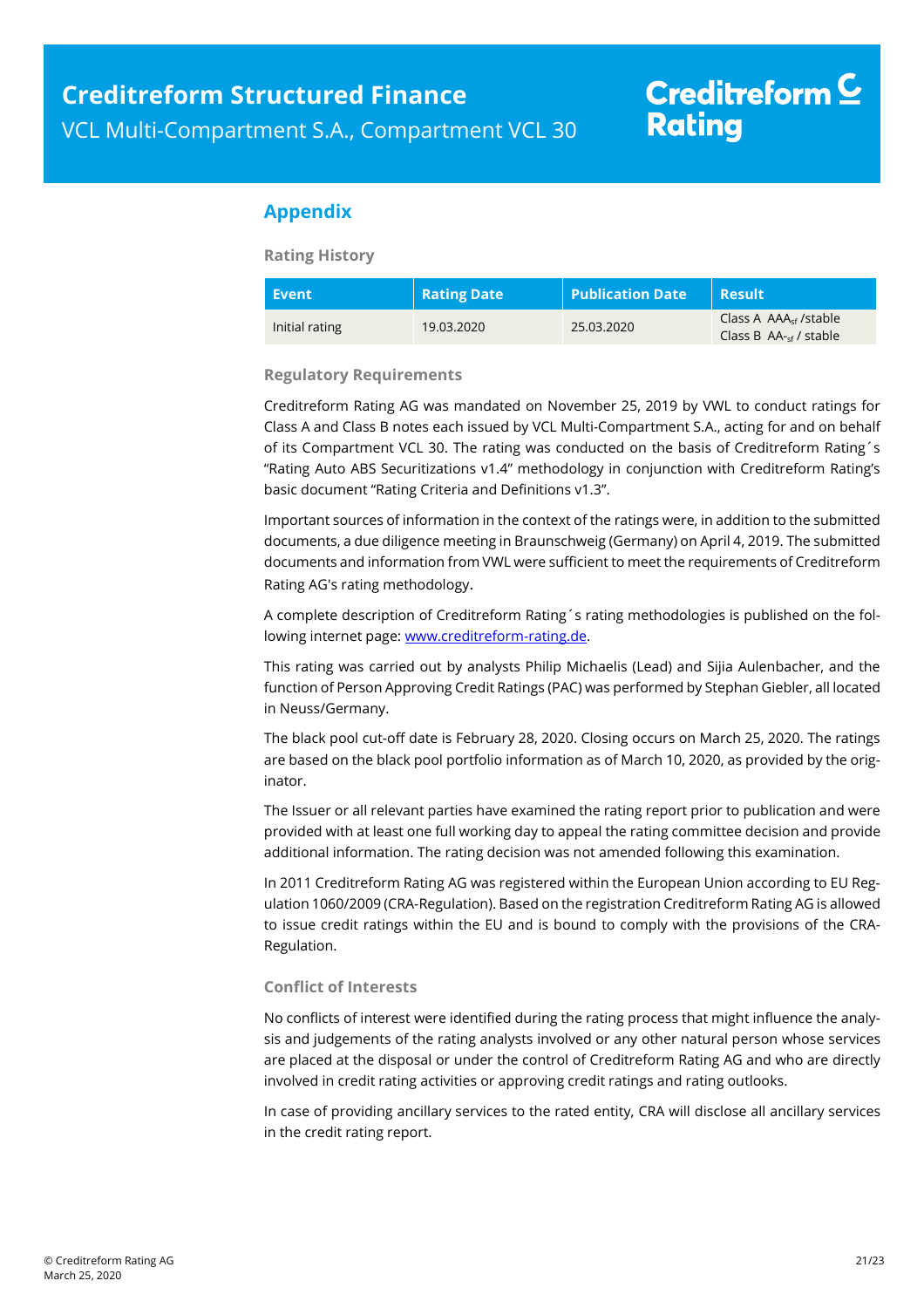**Rules on the Presentation of Credit Ratings and Rating Outlooks** 

The approval of credit ratings and rating outlooks follows our internal policies and procedures. In line with our policy "Rating Committee," all credit ratings and rating outlooks are approved by a rating committee based on the principle of unanimity.

To prepare this credit rating, CRA has used following substantially material sources:

- 1. Transaction documentation
- 2. Collateral performance data
- 3. Audited financial statements
- 4. Website of the participants

There are no other attributes and limitations of the credit rating or rating outlook other than displayed on the CRA website. Furthermore CRA considers satisfactory the quality and extent of information available on the rated entity. In regard to the rated entity Creditreform Rating AG regarded available historical data as sufficient.

Between the disclosure of the credit rating to the rated entity and the public disclosure no amendments were made to the credit rating.

The "Basic data" information card indicates the principal methodology or version of methodology that was used in determining the rating, with a reference to its comprehensive description.

In case where the credit rating is based on more than one methodology or where reference only to the principal methodology might cause investors to overlook other important aspects of the credit rating, including any significant adjustments and deviations, Creditreform Rating AG explains this fact in the credit rating and indicates how the different methodologies or these other aspects are taken into account in the credit rating. This information is integrated in the credit rating report.

The meaning of each rating category, the definition of default or recovery and any appropriate risk warning, including a sensitivity analysis of the relevant key rating assumptions, such as mathematical or correlation assumptions, accompanied by worst-case scenario credit ratings as well as best-case scenario credit ratings are explained.

The date at which the credit rating was released for distribution for the first time and when it was last updated including any rating outlooks is indicated clearly and prominently in the "Basic data" card as a "Rating action"; first release is indicated as "initial rating", other updates are indicated as an "update", "upgrade or downgrade", "not rated", "confirmed", "selective default" or "default".

In the case of a rating outlook, the time horizon is provided during which a change in the credit rating is expected. This information is available within "Basic data" information card.

In accordance to Article 11 (2) EU-Regulation (EC) No 1060/2009 registered or certified credit rating agency shall make available in a central repository established by ESMA information on its historical performance data, including the ratings transition frequency, and information about credit ratings issued in the past and on their changes. Requested data are available at the ESMA website: https://cerep.esma.europa.eu/cerep-web/statistics/defaults.xhtml.

An explanatory statement of the meaning of Creditreform's default rates are available in the credit rating methodologies disclosed on the website.